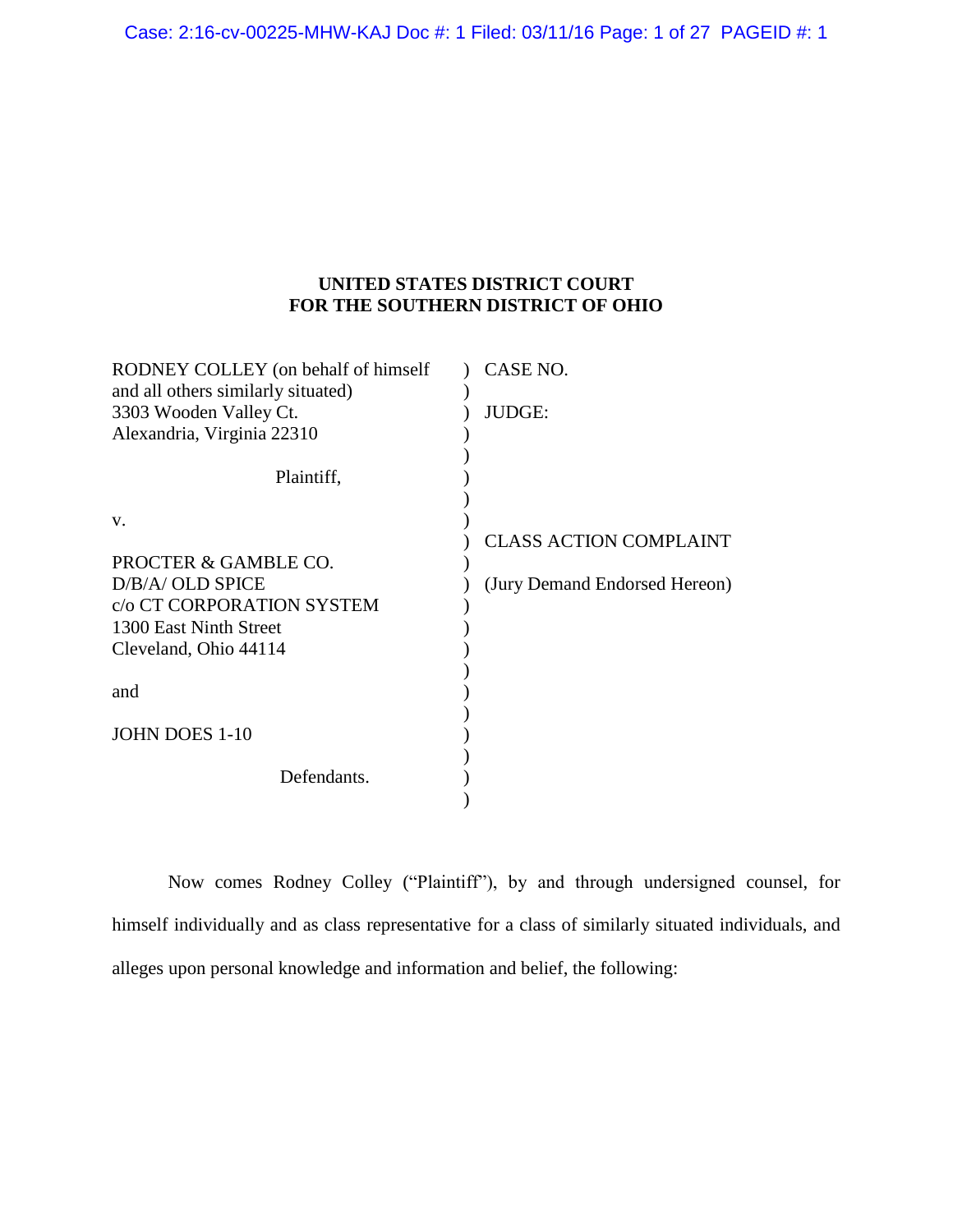#### **INTRODUCTION**

1. This is a consumer protection claim, which is ideal for class certification.<sup>1</sup>Plaintiff on behalf of himself and as class representative for a class of similarly situated individuals defined below, brings suit to seek redress for violations of Ohio's Product Liability Act, Ohio's Consumer Sales Practices Act, breach of implied warranty of merchantability and unjust enrichment. Plaintiff and all Class members have been and continue to be injured by Procter & Gamble, Co.'s, d/b/a Old Spice's (hereinafter "P&G" or "Old Spice"), pattern and practice of placing into the stream of commerce dangerous products. Namely Old Spice deodorant, which regularly and routinely causes rashes, irritation, burning and other injury to unsuspecting customers ("the Product").

2. As a direct and proximate result of P&G's pattern and practices, consumers were/are systematically injured, harmed and forced to discard P&G's products without the benefit of its full intended use and purpose.

3. As a direct and proximate result of Old Spice's pattern and practice with respect to the sale of its deodorant products, consumers were/are personally injured and/or have paid for the use of a full product when in fact they are forced to discard the product after only a few uses and, therefore, are also economically damaged by being deprived the intended use and purpose of the Product.

### **PARTIES**

 $\overline{\phantom{a}}$ 

4. At all relevant times, Plaintiff is a resident of the State of Virginia.

<sup>1</sup> *See, e.g., Amchem Prods. V. Windsor*, 521 U.S. 591, 625, 117 S. Ct. 2231, 138 L. ed.2d 689 (1997); *System Fed'n No. 91, Ry. Emp. Dept. v. Reed*, 180 F.2d 991, 995 (6th Cir. 1950); *Delahunt v. Cytodyne Techs*., 241 F. sup.2d 827 (S.D. Ohio 2003).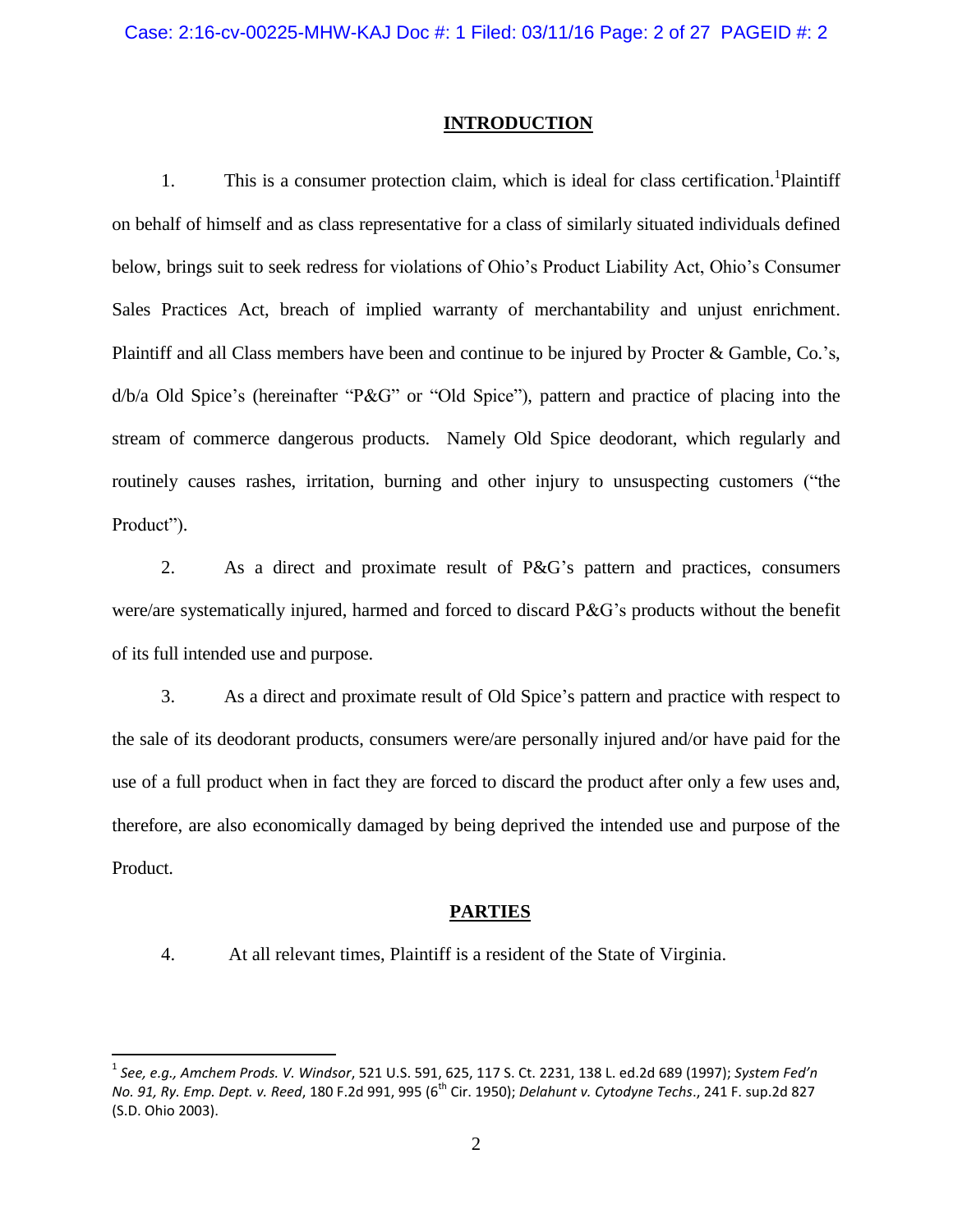#### Case: 2:16-cv-00225-MHW-KAJ Doc #: 1 Filed: 03/11/16 Page: 3 of 27 PAGEID #: 3

5. Defendant Procter & Gamble, Co., d/b/a/ Old Spice, is an Ohio corporation with its headquarters and principal place of business in Cincinnati, Ohio. P&G is licensed to and does in fact conduct business throughout the United States, including the States of Virginia and Ohio.

6. Plaintiff is presently unaware of the true names and co-parties of Defendants sued herein as John Does 1-10, inclusive, and therefore sue these Defendants by such fictitious names. Plaintiff will amend his complaint to allege the Defendants' true names and capacities when ascertained. Upon information and belief, each of the fictitiously named Defendants is an aider and abettor, joint tortfeasor, agent, employee and/or affiliate of P&G and/or Old Spice, legally responsible for the unlawful conduct herein alleged, and that such Defendants may be served within the State of Ohio.

#### **JURISDICTION**

7. This Court has subject matter jurisdiction over this action pursuant to 28 U.S.C. §1332(d), the Class Action Fairness Act of 2005, because: (i) there are 100 or more class members, (ii) there is an aggregate amount in controversy exceeding \$5,000,000 exclusive of interests and costs, and (iii) there is minimal diversity because at least one plaintiff or defendant are citizens of different states. This Court has supplemental jurisdiction over the state law claims pursuant to 28 U.S.C. §1367.

8. Venue is proper in this district pursuant to 28 U.S.C. §1391 in as much as the unlawful practices are alleged to have been directed and controlled from this district. Specifically, Defendant P&G has its headquarters and principal place of business in this district, and P&G regularly conducts, directs and controls its business in and from this district.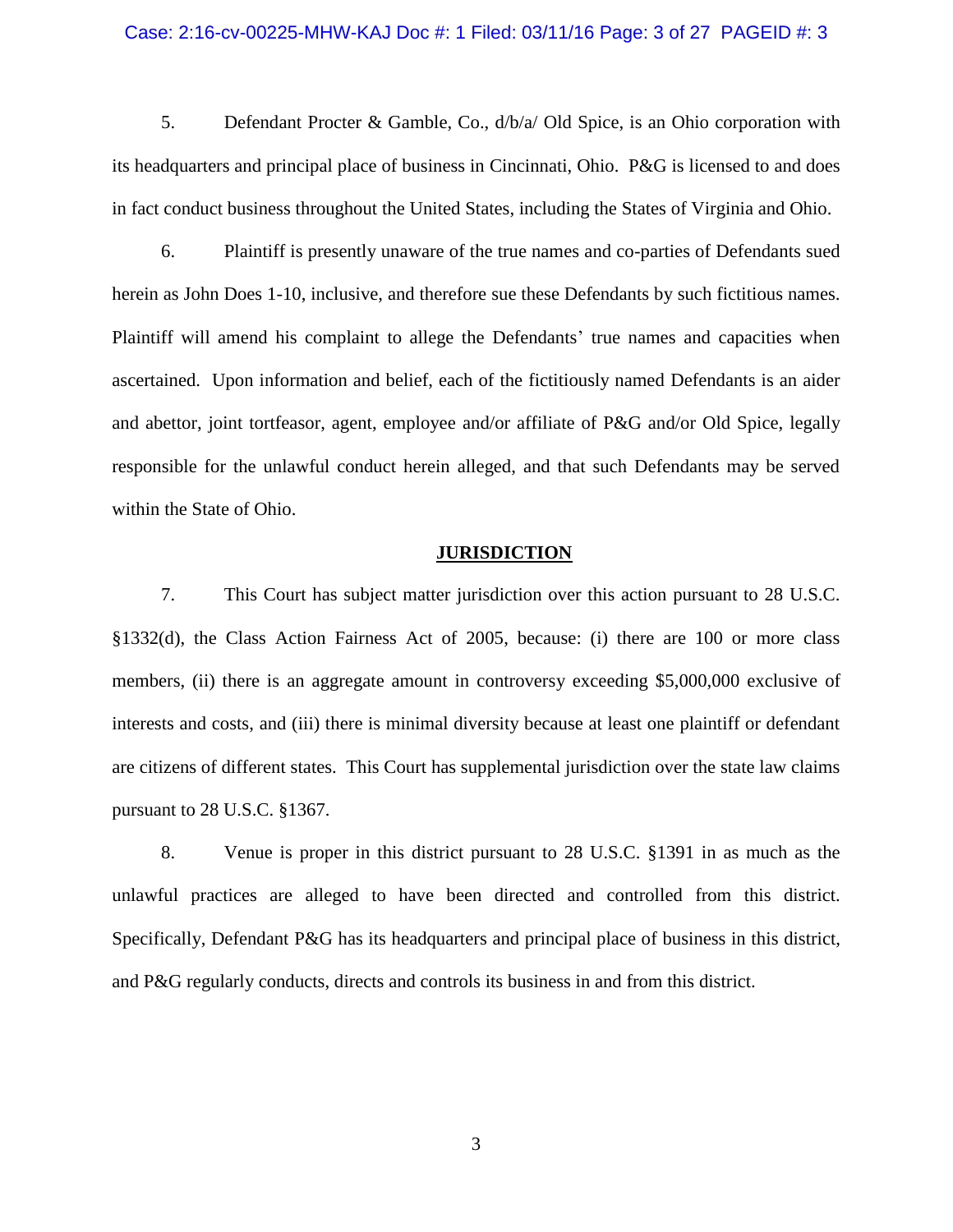#### **CHOICE OF LAW**

9. Plaintiff and Members of the Class are unable, through reasonable investigation, to obtain information of many of the factors relevant to a final choice-of-law determination. Defendant P&G is in possession of such information.

10. Upon information and belief, Ohio, Virginia and North Carolina law may apply to all claims asserted in this litigation. Ohio law is likely the most appropriate law to be applied as it is P&G's state of incorporation, headquarters, and the location of decision makers and witnesses. Virginia is simply the *lex loci deliciti* of the named plaintiff, and North Carolina is where Old Spice is manufactured and shipped.

11. To the extent that P&G engaged in unlawful practices in other jurisdictions, upon information and belief, that conduct originated, emanated and was orchestrated from P&G's headquarters and principal place of business in Ohio.

### **GENERAL ALLEGATIONS**

### **A. Proctor & Gamble, Co. ("P&G") and Old Spice.**

12. P&G is an American multinational consumer goods company headquartered in downtown Cincinnati, Ohio.<sup>2</sup> P&G product lines include cleaning agents and personal care products, such as deodorant.

13. P&G is also a Fortune 500 company and had companywide revenues of \$70.7 billion dollars in  $2015<sup>3</sup>$ 

14. Old Spice is an American brand of male grooming products.<sup>4</sup> It is manufactured by P&G, which acquired the brand in 1990 from Shulton, Inc.

 $\overline{\phantom{a}}$ 

<sup>&</sup>lt;sup>2</sup> <http://www.wikpedia.org/wiki/proctorgamble>

<sup>&</sup>lt;sup>3</sup>[http://www.pginvestor.com](http://www.pginvestor.com/)

<sup>4</sup> *Id.*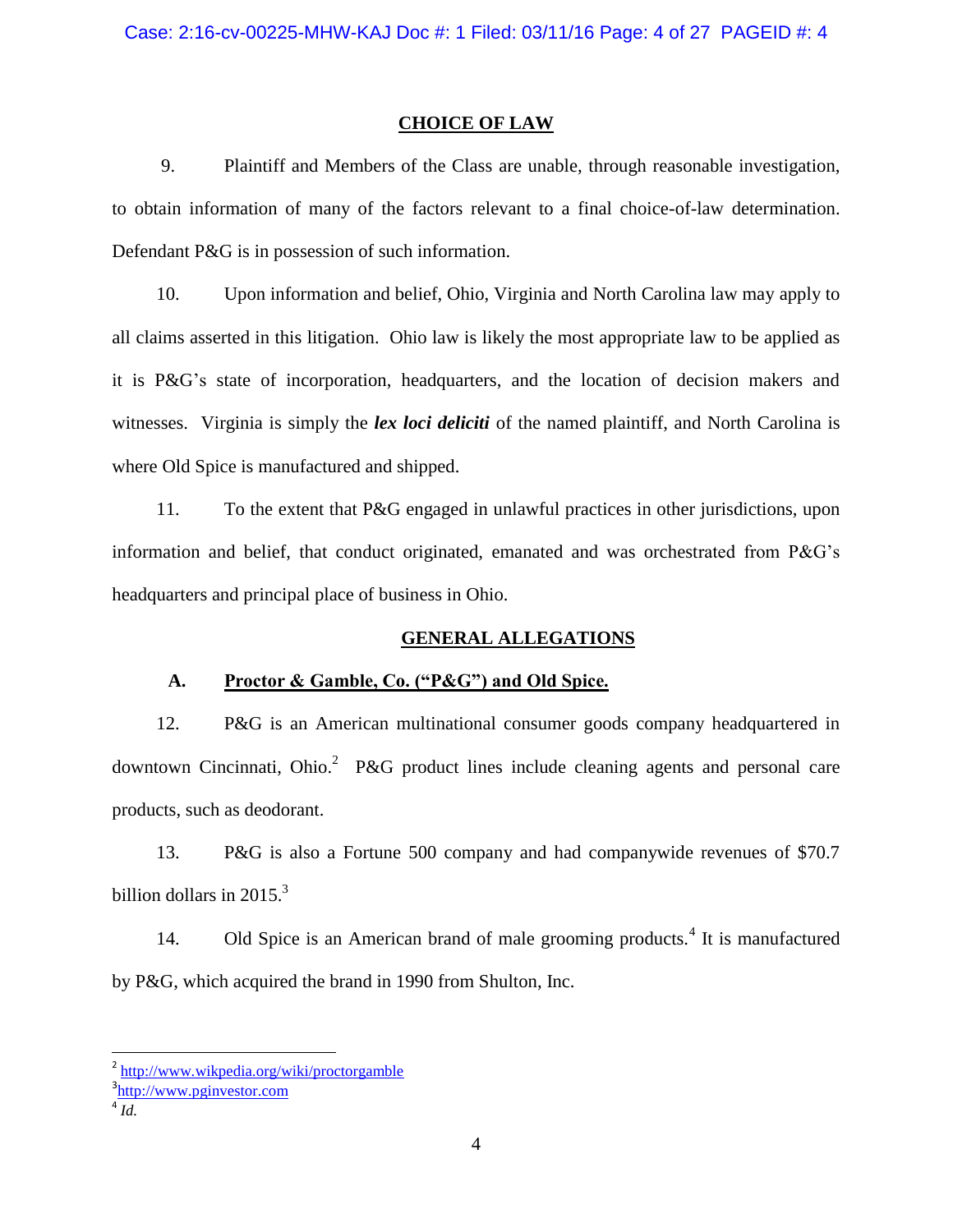### Case: 2:16-cv-00225-MHW-KAJ Doc #: 1 Filed: 03/11/16 Page: 5 of 27 PAGEID #: 5

15. P&G is responsible for placing, among potentially others, the following Old Spice products into the stream of commerce:

- Old Spice After Hours Deodorant
- Old Spice Champion Deodorant
- Old Spice Pure Sport High Endurance Deodorant
- Old Spice Artic Force High Endurance Deodorant
- Old Spice Bearglove Deodorant
- Old Spice Lion Pride Deodorant
- Old Spice Swagger Deodorant
- Old Spice Fresh High Endurance Deodorant
- Old Spice Aqua Reef Deodorant
- Old Spice Classic Fresh Deodorant
- Old Spice Fiji Deodorant
- Old Spice Wolfhorn Deodorant
- Old Spice Champion Deodorant

16. Upon information and belief, all of the foregoing Old Spice products cause irritation, rash and chemical burns to unsuspecting consumers.

17. At all relevant times, P&G has developed, manufactured, marketed, sold and distributed Old Spice deodorant throughout the United States.

18. P&G sponsors an Old Spice website instructing users to "smell like a man".<sup>5</sup>

19. The website purports to post "reviews" from satisfied customers.<sup>6</sup>

 5 [http://old-spice.com](http://old-spice.com/) 6 *Id.*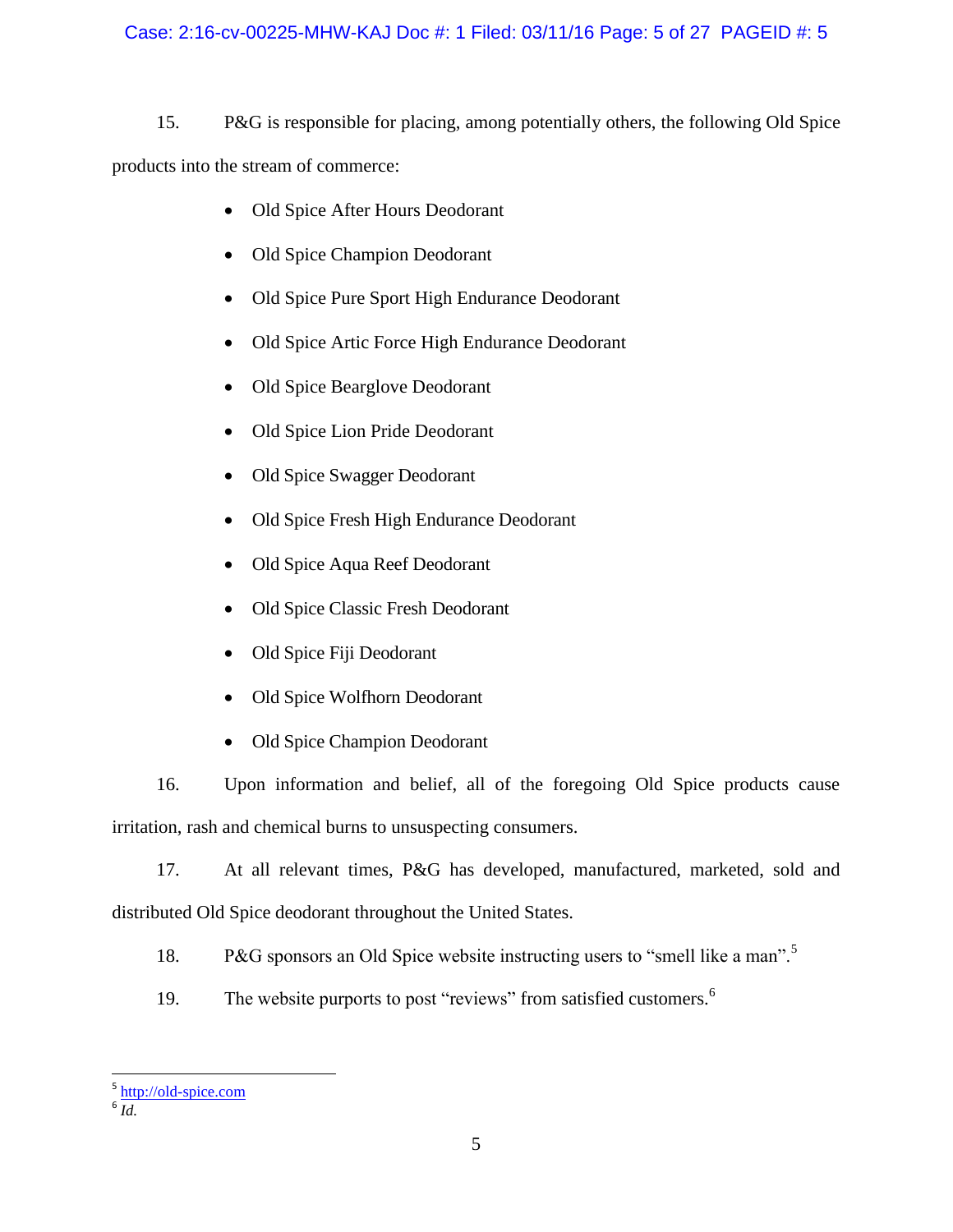### Case: 2:16-cv-00225-MHW-KAJ Doc #: 1 Filed: 03/11/16 Page: 6 of 27 PAGEID #: 6

20. On its own website, P&G provides a Materials Safety Data Sheet ("MSD") for the above mentioned Old Spice products identifying that all referenced deodorants are made with the exact same materials.<sup>7</sup>

21. P&G falsely reported that the foregoing deodorants have "no known effect" with regard to skin irritation.

22. After viewing advertisements for Old Spice deodorants, Plaintiff purchased Old Spice deodorant. Plaintiff has used deodorant in the past and had never experienced irritation, rash and other discomfort.

23. After only a few uses of the Old Spice product, Plaintiff suffered severe rashes, burning and discomfort requiring the Plaintiff to immediately cease using the product.



24. Below are photographs of Plaintiff's affected area.

 $\overline{\phantom{a}}$ 

<sup>&</sup>lt;sup>7</sup> See Materials Safety Data Sheet.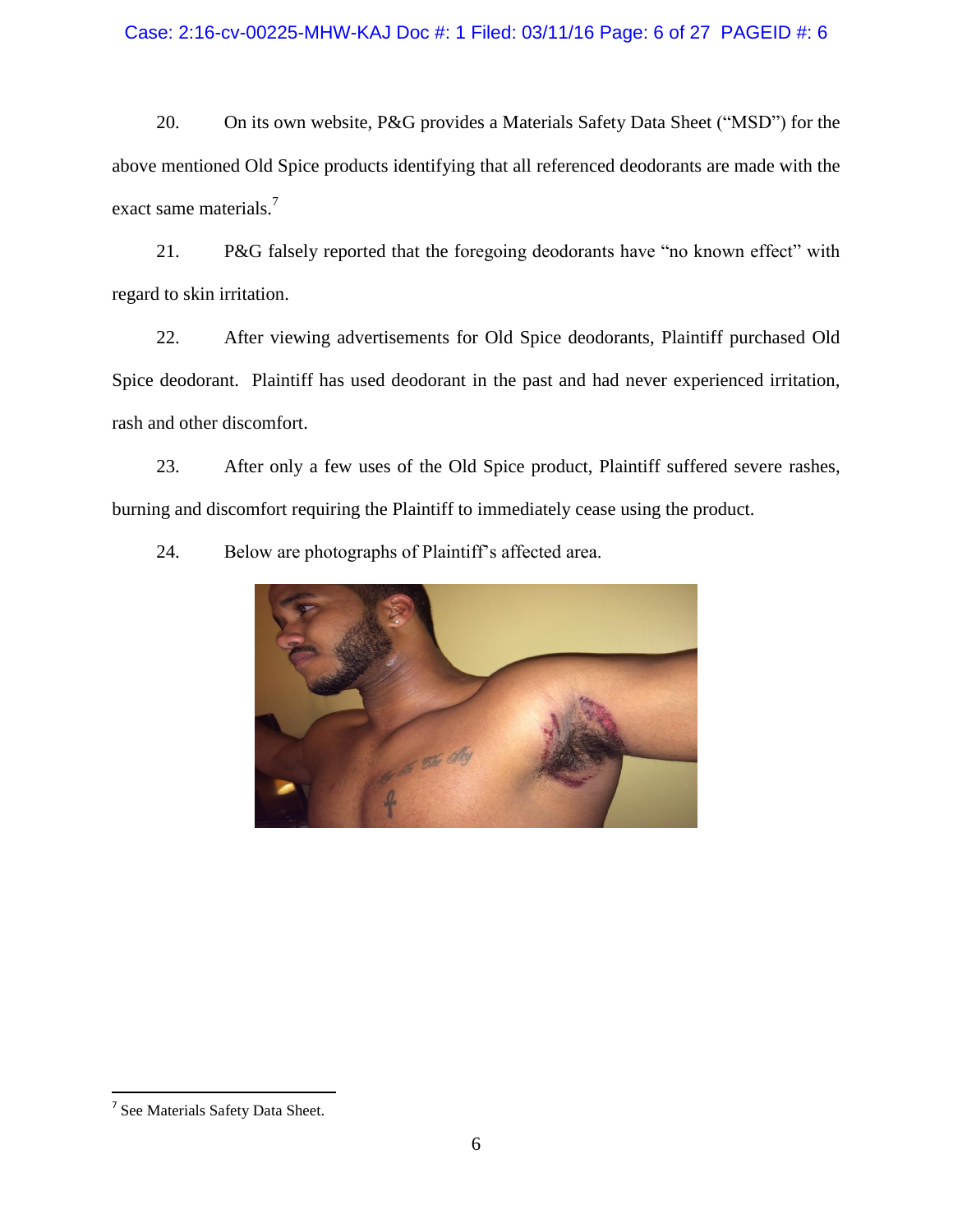



25. Plaintiff's experience is by no means isolated or represents outlying occurrences. Indeed, the internet is replete with examples of consumers who have complained of the exact same issues with Old Spice deodorants.<sup>8</sup> A very small sample of the numerous online complaints appear below:

> "My son has been using Old Spice Swagger Deodorant and has a rash in his armpit that is red and burning. We will never buy these products again!!! Shame on you Procter and Gamble for continuing to produce this product with all these reviews, and without warning!!!" **Sharon of Granite Falls, NC on August 14, 2015.**

 $\overline{\phantom{a}}$ 

<sup>&</sup>lt;sup>8</sup> <http://consumeraffairs.com/cosmetics/old-spice.html>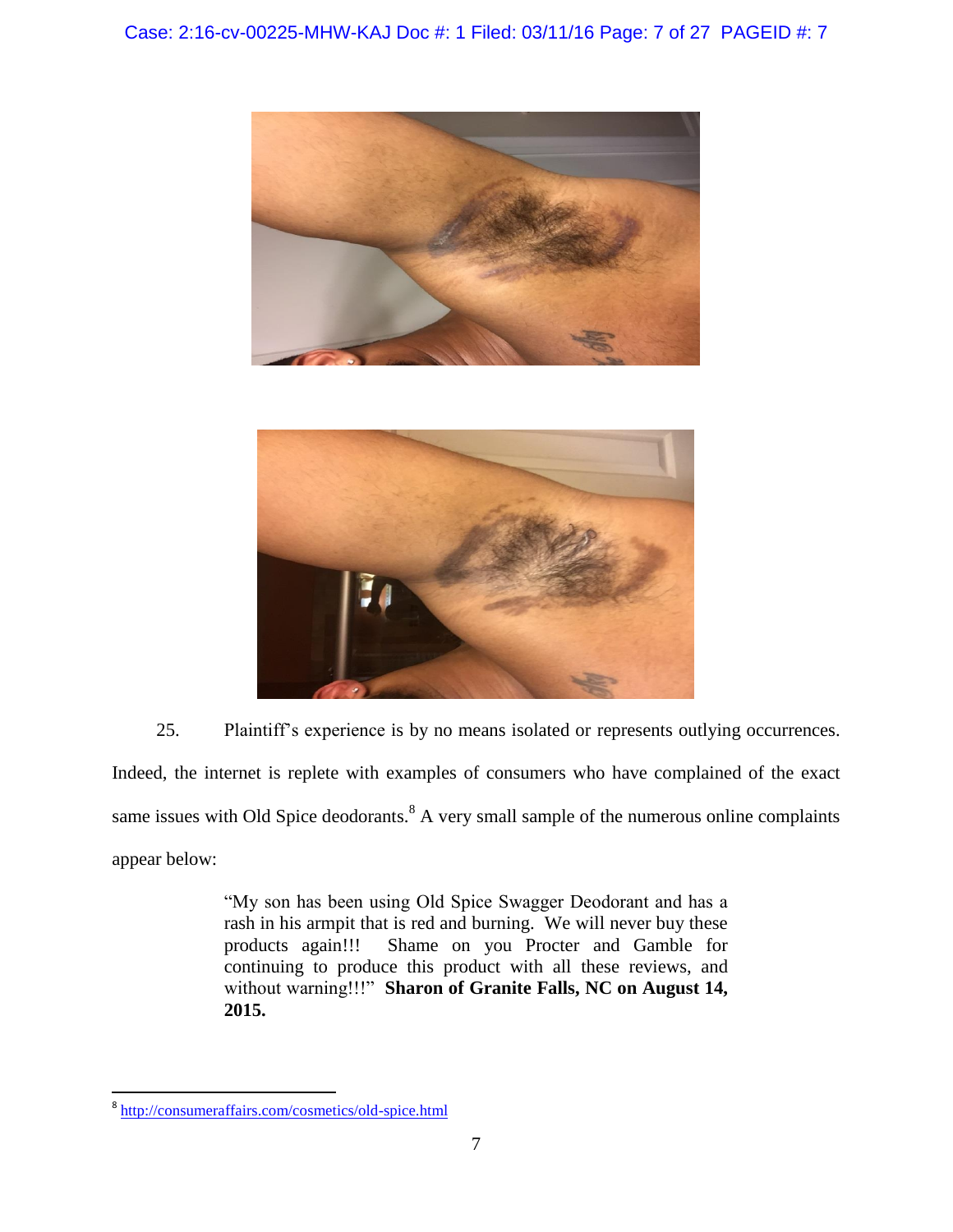"I normally use old spice deodorant with antiperspirant but left it at home on a trip and only had the "swagger" deodorant (blue stick). I used it the first day twice and thought I was catching my skin on the plastic because it burned and hurt a little but I thought nothing of it until the morning of the third day when it really felt like a burning sensation. Although stupid decision, I still put it on that third day because I would be in meetings and did not want to sweat. The fourth day I woke up to very bad burns which would only get worse throughout the day. Now a week later they hurt so bad I can't reach my arms up and the burns are very big on both armpits. I find it crazy that so many others have had the same issue. I do not have pictures but they look very similar if not worse than other pictures people have posted." **Craig of Erie, PA on August 4, 2015.**



"I have used Old Spice Pure Sport in the past. We bought a new kind in bulk and I had used it for around 6 months. I switched back to Pure sport and within minutes my armpits started burning. The next day my underarms were chaffed severely. I thought I did it exercising and didn't wear any for a week to heal up. After healing up I put it on again and I am Chaffed all over again! Why would OLD SPICE put something like this on the shelves! I am beyond angry and I will not use ever again. I will post this all over social media as well to get the story out!" **Matt of Blaine, WA on August 4, 2015.**

"My husband and I both have used old spice deodorant before. We put on the original brand on after our shower and not 30 seconds later it started burning both of us. We tried wiping it off. It didn't help. We had to wash it off with soap and water. It still burned afterward. We didn't put on any other brand. We tried calamine lotion and Benadryl cream. Both burned so badly. It made me dizzy. The only thing that seemed to soothe it a little was baking soda and water paste. But the next day even that didn't stop the pain. My husband's entire arm pit is red on both sides. Me being darker skinned it doesn't show but I hurts like hell." **Brandi of Tempe, AZ on July 30, 2015.**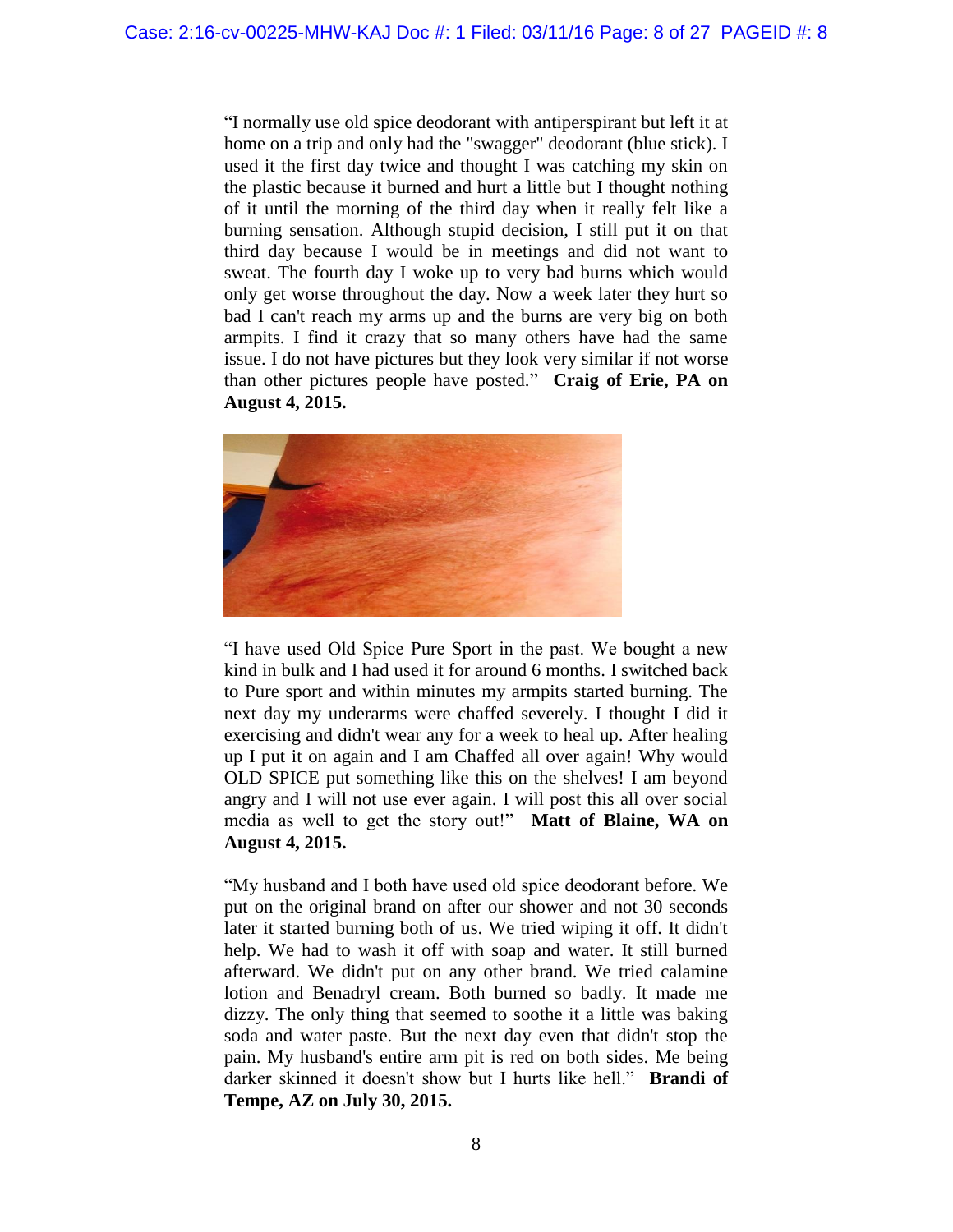

"My husband has not used Old Spice for many years. However recently he brought the Old Spice underarm stick to try. The first time he used it he got burnt really bad under his one arm. We went to pharmacy who told him not to use it again and gave him some burn cream. I emailed Old Spice who asked me to call which I just did. I was told my husband must be sensitive to something inside the product, and he shouldn't use it again and that all they could do is reimburse the money for the product. When I mentioned about all the others online who's complained about being burnt by this product and other products, I was told I was only the second person in all her 3 years of working for the company who had complained. I told her that she should then do some research online and see the 100's if not 1000's pictures of burns from Old Spice. Again all she said was she would put my complaint and views to someone higher up." **Michelle of Worcester, on July 21, 2015.**

"My husband used Old Spice deodorant for the first time in years. He has burns that are red-purple under BOTH his armpits!! I looked online to see if I could find anything --- ARE YOU KIDDING ME?? Look at all these complaints and people being BURNT!! I read one from 2009. What the heck --- They need to be sued. If anyone is taking action please let us know. Someone called them and told them --- they are doing NOTHING -- No company public notice saying, "Don't use it or return it." NO Pull from the shelves. NOTHING. I am going to find an attorney, this is blatant disregard for the well-being of their customers." **Marie of Philadelphia, PA on July 3, 2015.**

"I recently bought old Spice Champion for the first time to try. After a week my arm pits began burning. Had major burning all around the armpits on both sides. Never had problem with any other deodorant ever. Very painful. Got pictures of burns if Old Spice needs proof? Something needs done!" **Ernie of Lakefield, Ohio on June 16, 2015.**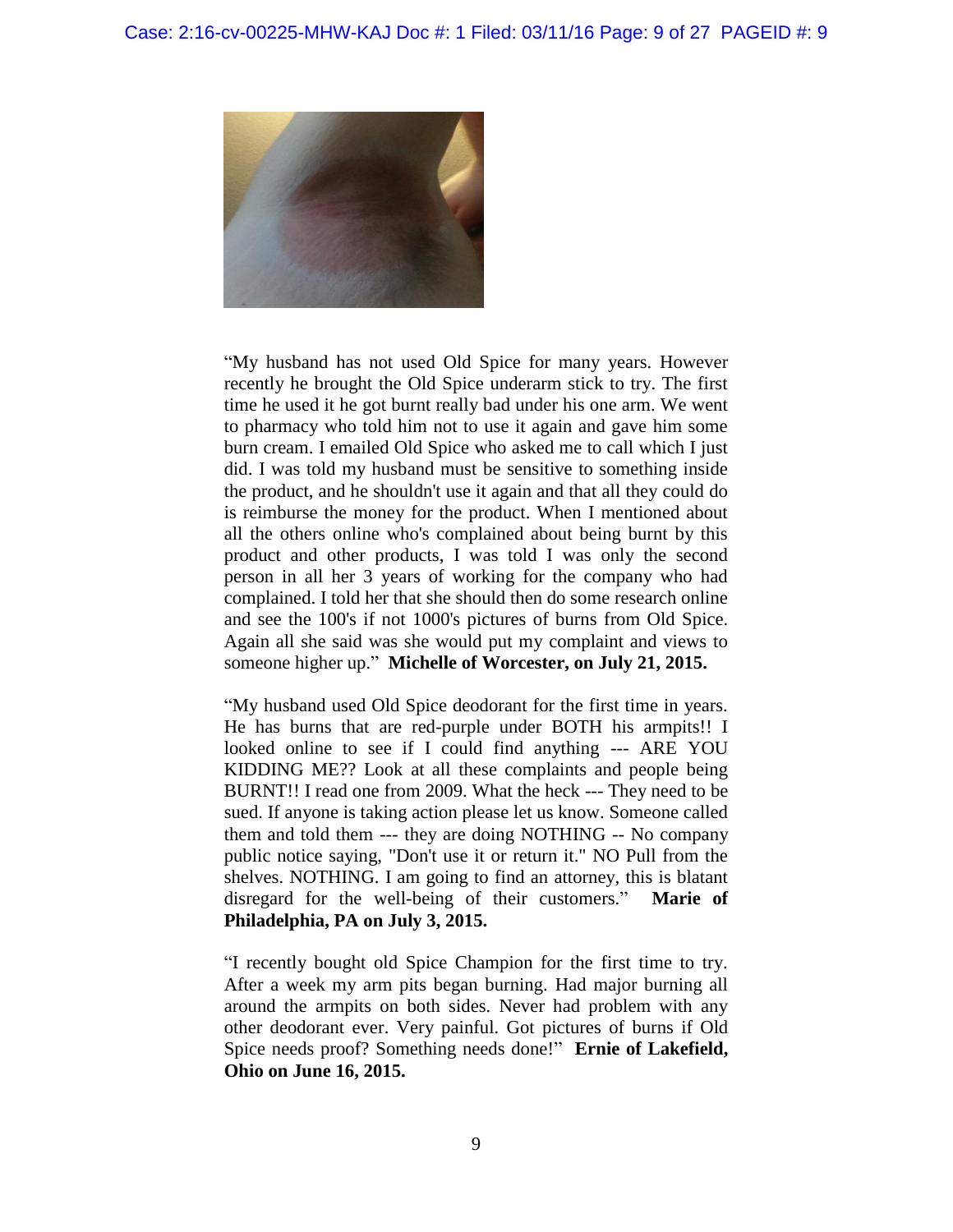

26. In addition to blog complaints, YouTube features numerous videos also documenting armpit irritation, rashing and burning caused by Old Spice deodorant. The problems experienced by the Plaintiff are neither isolated, nor unique. Indeed, the problem is rampant, and rather than acknowledge the serious issue, Defendant is concealing it in order to continue selling the product and reaping windfall profits.

### **CLASS ALLEGATIONS**

27. Plaintiffs bring this action on behalf of themselves and all others similarly situated members of a proposed national class ("Class") initially defined as:

# **"All persons who purchased for their own use Old Spice deodorant which was manufactured, produced, or supplied by Defendant between 2012 to the present."**

28. Excluded from the Class are P&G's employees, officers, directors; legal representatives, successors, and assigns; any entity in which P&G has a controlling interest; any Judge to whom the litigation is assigned; all members of the Judge's family; and all persons who timely and validly request exclusion from the Class.

29. This action has been brought as a class action, and may properly be maintained, pursuant to Rule 23(B)(1), (2) and (3) of Federal Rules of Civil Procedure and case law thereunder.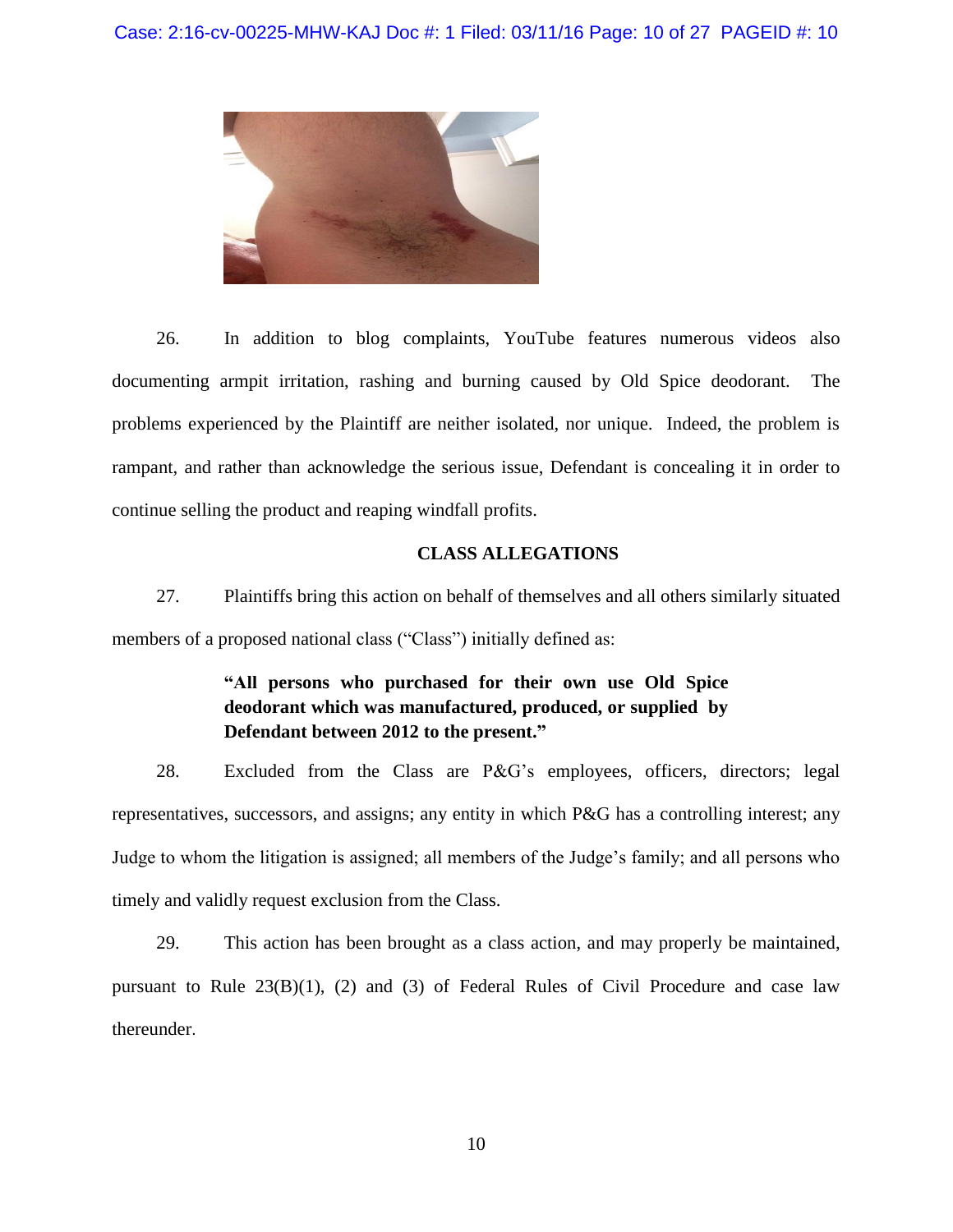### **Ascertainability**

30. Ascertainability under Federal Rule of Civil Procedure 23 "is implicit rather than explicit in Rule 23."<sup>9</sup> The identity of individual class members is not required. It is only necessary that the class be ascertainable. Here, the precise number of class members and their identities and addresses are presently unknown to Plaintiff, however such number, and the identity and address of each class member, can be readily ascertained through mass advertisement. Especially, in this case, there have been and are literally hundreds of online complaints from specific individuals across the United States who have been harmed and suffered other damages as a result of purchasing and using Defendant's product. Class members may be notified of the pendency of this action by mail and/or electronic mail and/or other electronic and social media means, by identifying the retailers who sold the subject product and posting notice at retail stores where the subject product has been sold, and by notifying past purchasers to identify themselves in order to participate by way of affidavit or otherwise, supplemented (if deemed necessary or appropriate by the Court) by published notice.

31. Plaintiff reserves his right to modify the definition of the proposed class based upon information he and his counsel learns throughout the course of discovery.

#### **Numerosity**

32. The Class is so numerous that individual joinder of class members is impractical. According to P&G's own website, and upon information and belief, literally thousands of consumers have purchased the Product(s) herein complained of. Further, as mentioned above, there are literally hundreds of online complaints regarding Defendant's product(s). As such, and upon information and belief, there have been hundreds, if not thousands, of consumers damaged by Defendant's actions and product.

 9 *In re Polyurethan Foam Antitrust Litig*., 2015 U.S. Dist. LEXIS 94785 | 2015-2 Trade Cas. (CCH) P79, 238.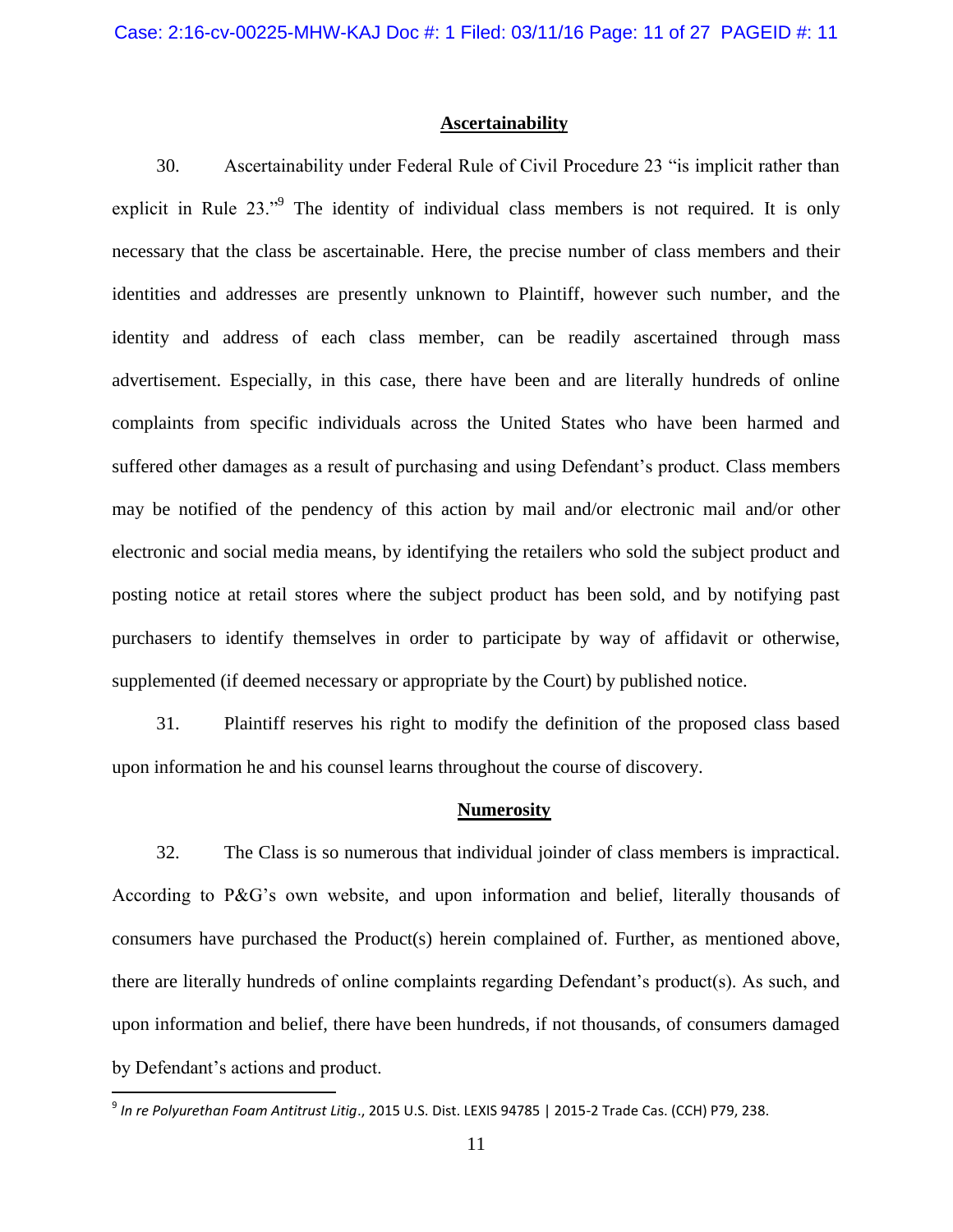## **Commonality**

- 33. Common questions of law and fact exist as to all members of the Class. They include, without limitation:
	- a. Whether Old Spice deodorant causes burning, rashes, irritation and other discomfort.
	- b. Whether Old Spice is defective in its manufacture or construction pursuant to ORC 2307.73 and 2307.74
	- c. Whether Old Spice is defective in design or formulation pursuant to ORC 2307.75.
	- d. Whether Old Spice is defective due to inadequate warnings or instruction pursuant to ORC 2307.76.
	- e. Whether Old Spice Products fail to conform to P&G's Representations pursuant to ORC 2307.77.
	- f. Whether P&G is liable as a supplier of Old Spice pursuant ORC 2307.78
	- g. Whether P&G violated Ohio's Consumer Sales Practices Act.
	- h. Whether P&G breached its implied warranty of merchantability to Plaintiff and all Class members.
	- i. Whether P&G has been unjustly enriched.
	- j. Whether Plaintiff and Class Members are entitled to compensatory, punitive and economic damages, including attorneys' fees and costs.

### **Typicality**

34. Plaintiff's claims are typical of the claims of the Class. At all relevant times, P&G placed into the stream of commerce unsafe products and sold them to unsuspecting customers. Plaintiff's and Class members' claims therefore arise from a common course of conduct, and pattern and practice by P&G and are based on the same legal theories.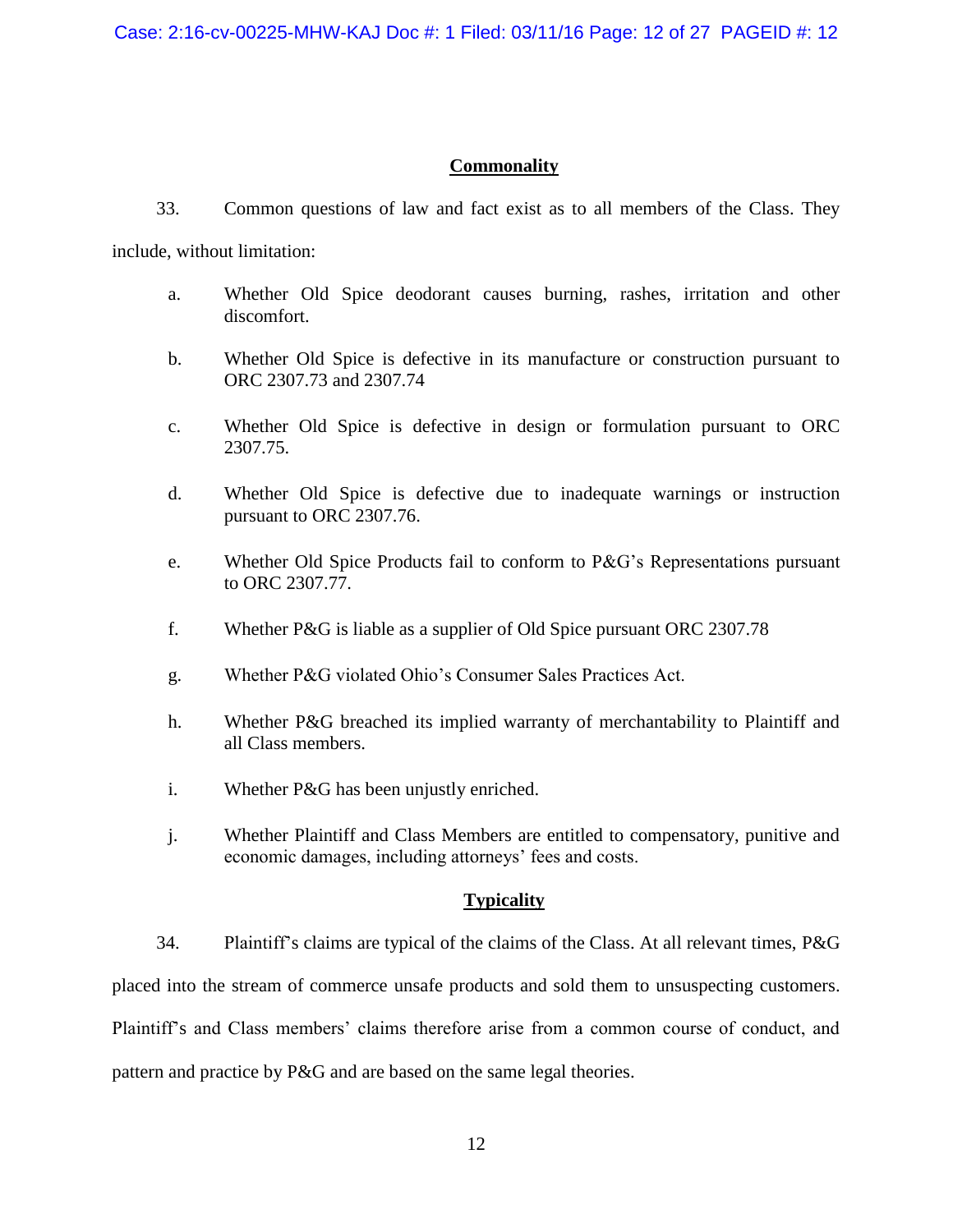### **Adequate Representation**

35. Plaintiff is an adequate class representative because his interests do not conflict with the interest of the Class and he has retained counsel competent and experienced in complex class action litigation. Therefore, the interests of the Class will be fairly and adequately protected by Plaintiff and his counsel.

### **Superiority**

36. A class action is superior to other available means for the fair and efficient adjudication of this dispute. This is especially so in consumer product claims. The damages suffered by Class members are likely to exceed millions of dollars. However, while the damages suffered by each individual Class member are significant, they are small in comparison to the burden and expense of individual prosecution. Without the class action device, it would be virtually impossible for Class members individually to obtain effective redress for the wrongs done to them. It is desirable to concentrate the litigation of the claims in this Court. Plaintiff and his counsel do not anticipate encountering any unique difficulties in the management of this action as a Class action. Furthermore, even if the Class members themselves could afford such individual litigation of Class members' claims, the court system could not. Individualized litigation presents a potential for inconsistent or contradictory judgments. Individualized litigation could involve thousands of separate actions, increasing the delay and expense to all parties and to the court system. By contrast, the class action device presents fewer management difficulties, requiring only a single adjudication of the complex legal and factual issues in this dispute, thereby providing the benefits of economy of scale and comprehensive supervision by a single court. Plaintiff and his counsel know of no difficulties in the management of this case precluding class treatment of their representative claim**s**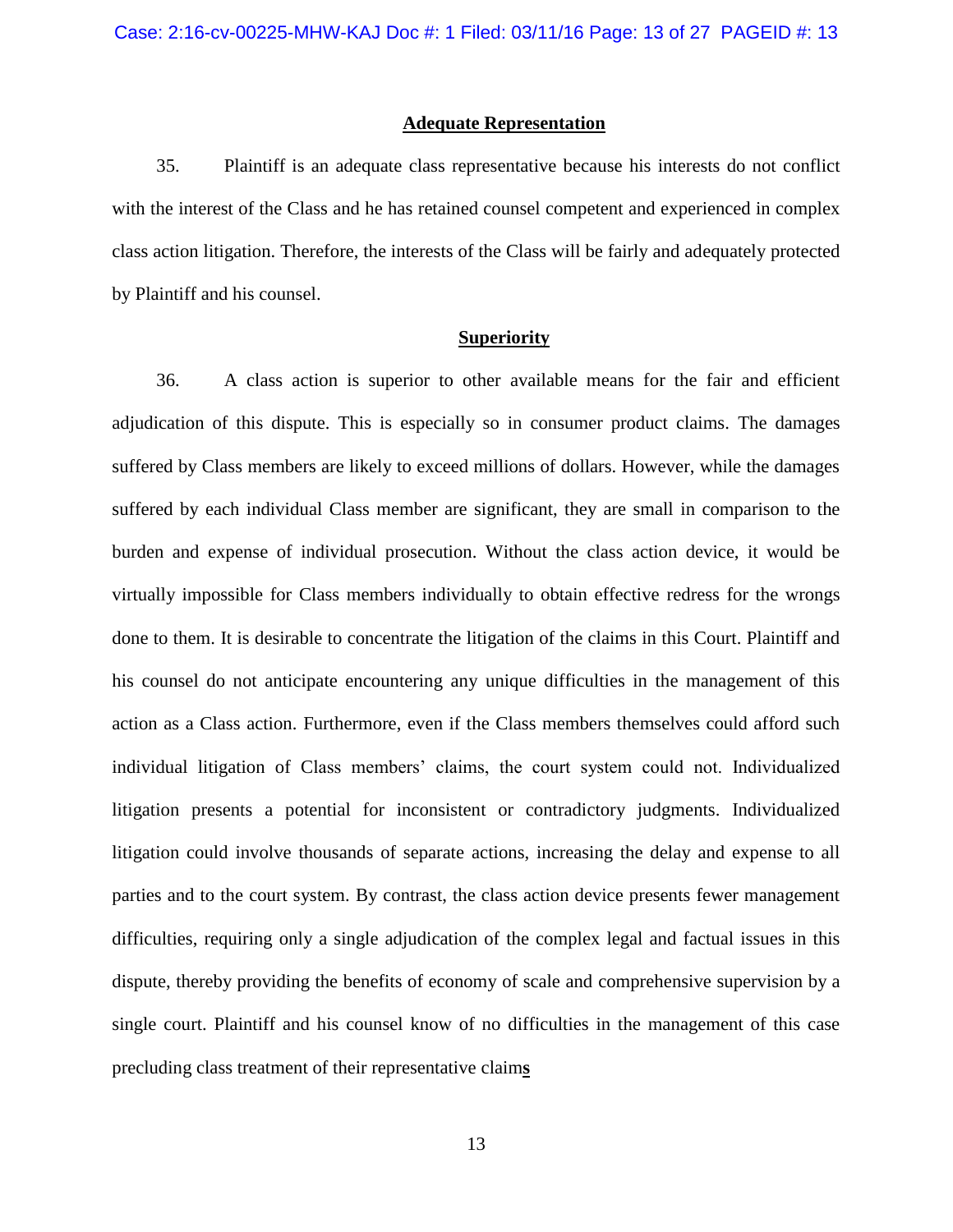### **Injunctive Relief**

37. Separate and distinct from the damages caused by P&G's unlawful conduct, final injunctive and declaratory class-wide relief is also appropriate because P&G has acted or refused to act on grounds generally applicable to the class.

### **COUNT ONE (OLD SPICE IS DEFECTIVE IN MANUFACTURE OR CONSTRUCTION PURSUANT TO ORC §2307.73 and §2307.74)**

38. Plaintiff incorporates by reference all of the foregoing allegations as if fully rewritten herein.

39. Plaintiff and Class members are "Claimants" pursuant to Ohio's Product Liability Act ("OPLA") §2307.01(A)(1).

40. P&G is a "Manufacturer" under OLPA §2307.01(A)(9).

41. Old Spice deodorant is capable of delivery itself. OLPA §2307.71(12)(a)(i)

42. Old Spice deodorant is produced, manufactured, or supplied for introduction into trade of commerce. OLPA  $\S 2307.71(12)(a)(ii)$ 

43. Old Spice deodorant is intended for sale or lease to persons for personal use. OLPA §2307.71(12)(a)(iii).

44. The Old Spice deodorant products at issue in this litigation are manufactured by defendant P&G.

45. The Old Spice deodorant products at issue in this litigation are defective in their manufacture and/or construction subjecting P&G to liability pursuant to OLPA §2703.73.

46. The Old Spice deodorant products at issue in this litigation are the proximate cause of the burning, rashes, irritation and other discomfort alleged by Plaintiff and other class members.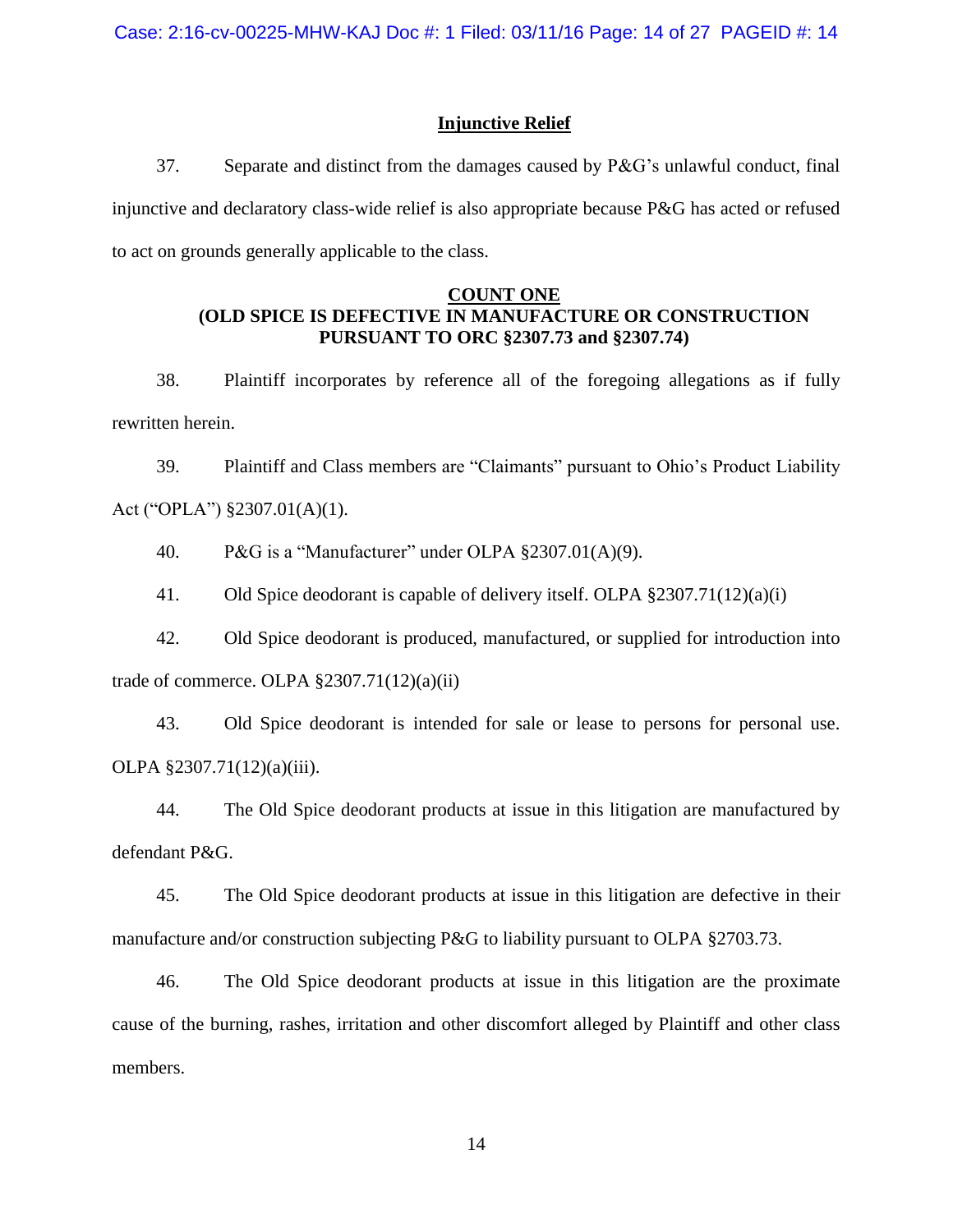#### Case: 2:16-cv-00225-MHW-KAJ Doc #: 1 Filed: 03/11/16 Page: 15 of 27 PAGEID #: 15

47. Entities which put otherwise non-defective components together to make a defective product are subject to strict liability claims as manufacturers. OLPA §2703.74; *See also, Barrett v. Waco Int. 1,* 123 Ohio App. 3d 1, 702 N.E. 2d 1216, 1997 Ohio App. Lexis 3680 (N.D. Ohio, 1997).

48. The Old Spice products at issue in this litigation were defective in manufacture or construction at the time they left the control of P&G, in that they deviated in a material way from the design specifications, formula, or performance standards of the manufacturer, or from otherwise identical units manufactured to the same design specifications, formula, or performance standards. OLPA §2307.74.

49. Deodorant is not intended to cause burning, rashes, irritation and other discomfort..

50. Deodorant is meant to be applied under your arm in the area of the body commonly referred to as the "arm-pit".

51. Plaintiff and all Class members applied Old Spice deodorant under their arms and in their arm pits and suffered severe burning, rashes, irritation and other discomfort.

52. Plaintiff and all Class Members have used other deodorants without experiencing burning, rashes, irritation and other discomfort.

53. P&G's defective manufacture and/or construction of the Old Spice Deodorants at issue in this litigation subjects it to liability under OLPA §2307.71 *et seq.*

54. As a result of P&G's Defective Manufacture and/or Construction of the Old Spice Deodorants at issue in this litigation, Plaintiffs and all Class members are entitled to compensatory and punitive damages.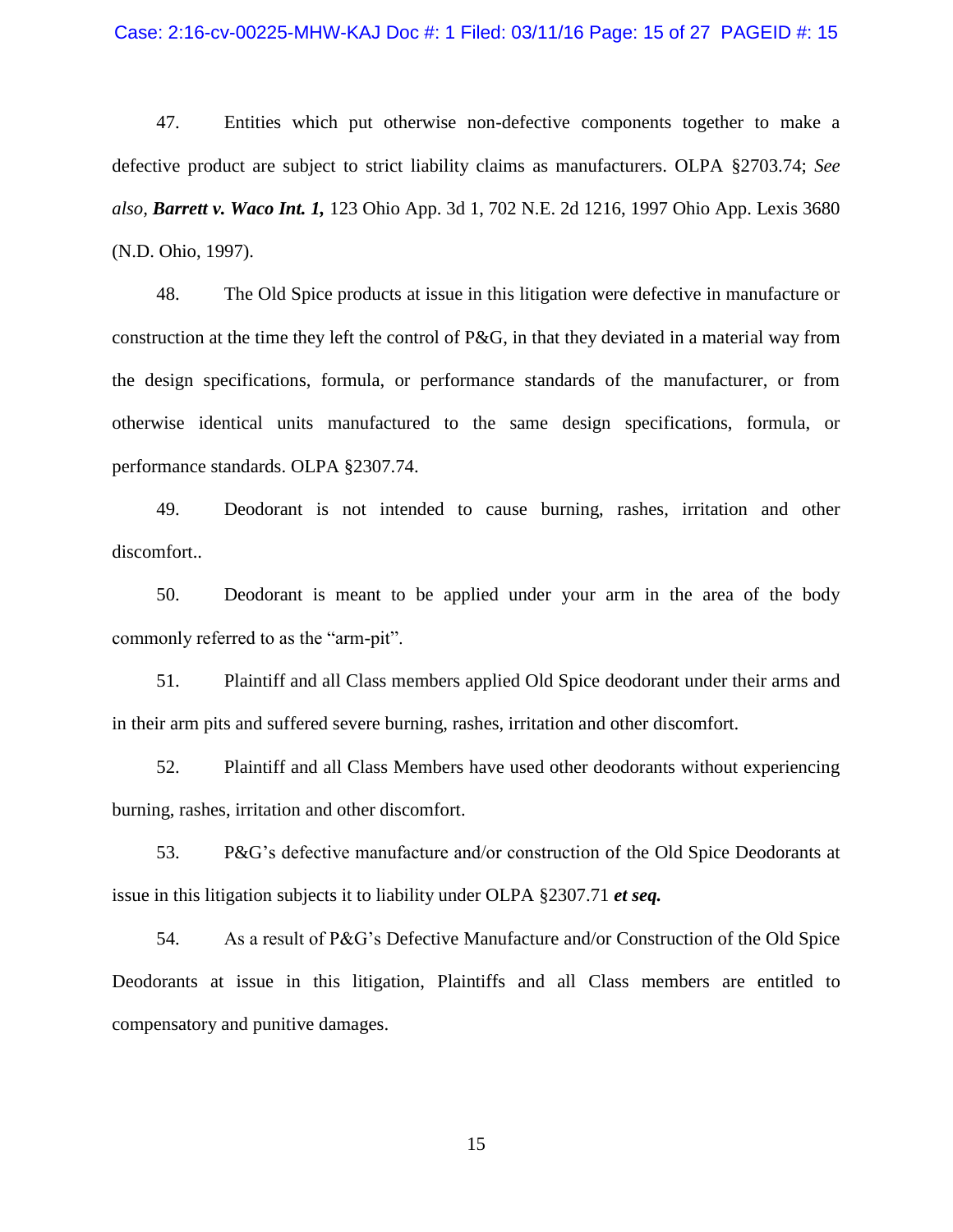### **COUNT TWO (OLD SPICE IS DEFECTIVE IN DESIGN OR FORMULATION/PURSUANT TO ORC§2307.75)**

55. Plaintiff incorporates by reference all of the foregoing allegations as if fully rewritten herein.

56. Plaintiff and Class members are "Claimants" pursuant to Ohio's Product Liability Act ("OPLA") §2307.01(A)(1).

57. P&G is a "Manufacturer" under OLPA §2307.01(A)(9).

58. Old Spice deodorant is capable of delivery itself. OLPA §2307.71(12)(a)(i)

59. Old Spice deodorant is produced, manufactured, or supplied for introduction into trade of commerce. OLPA  $\S 2307.71(12)(a)(ii)$ 

60. Old Spice deodorant is intended for sale or lease to persons for personal use. OLPA §2307.71(12)(a)(iii).

61. The Old Spice deodorant products at issue in this litigation are manufactured by defendant P&G.

62. The Old Spice deodorant products at issue in this litigation are defective in their design or formulation subjecting P&G to liability pursuant to OLPA §2703.75.

63. The foreseeable risks associated with the design or formulation of the Old Spice deodorant products at issue in this litigation exceed the benefits associated with P&G's design or formulation under Ohio law. OLPA §2703.75(A).

64. The intended and reasonably foreseeable risks uses of the Old Spice deodorant products at issue is for human application of the product under the arm or in the "arm-pit" area of the body.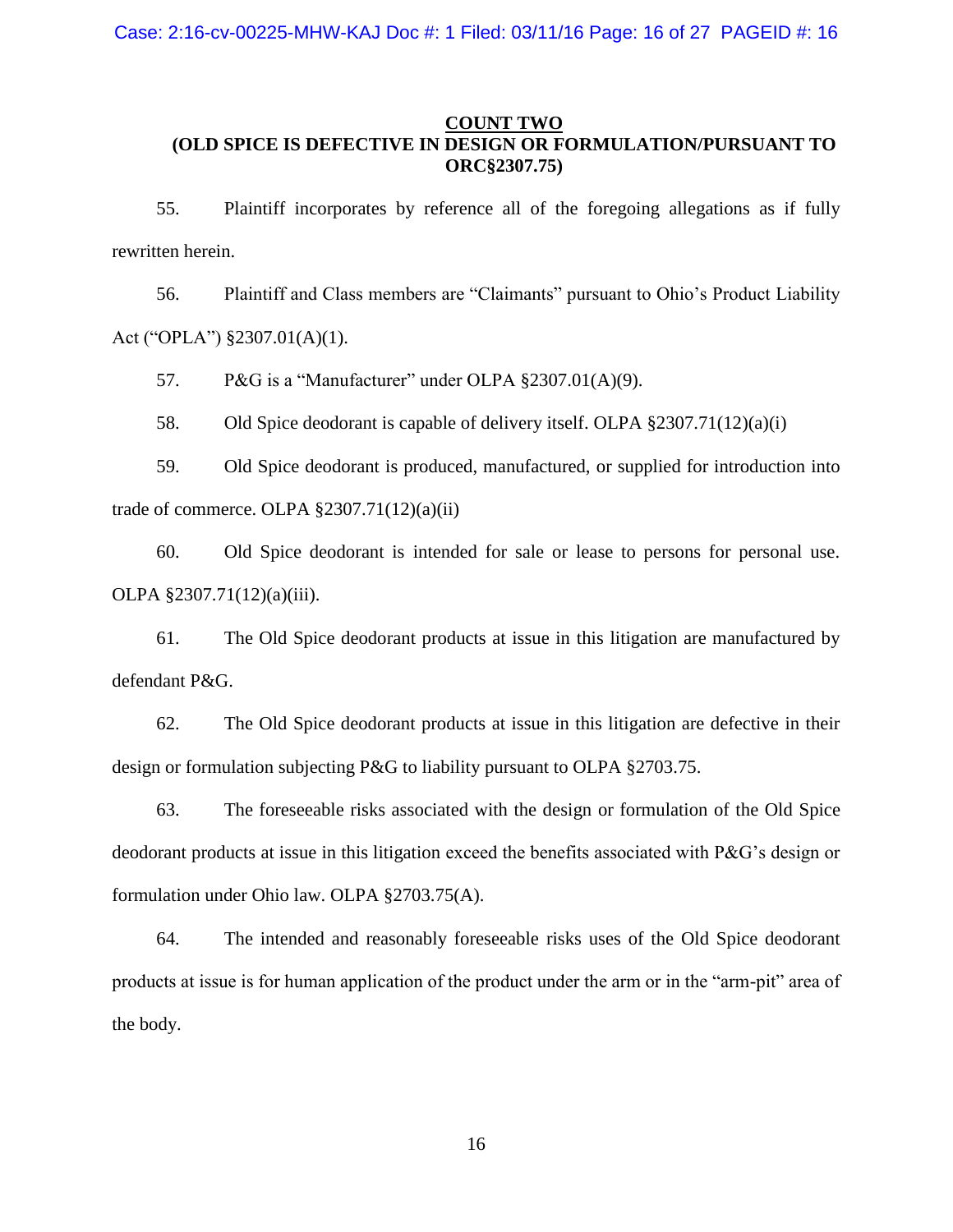#### Case: 2:16-cv-00225-MHW-KAJ Doc #: 1 Filed: 03/11/16 Page: 17 of 27 PAGEID #: 17

65. Based upon the natural and intended use of deodorant, coupled with a massive and nationwide advertising campaign, users are unlikely aware of the serious risks of burning, rashes, irritation and other discomfort caused by the Old Spice products.

66. It is the design or the formulation of the product that causes the harm in light of the intended and foreseeable use of application of the product directly on the human body.

67. Applicable product standards are that deodorant should not cause severe burning, rashes, irritation, and other discomfort.

68. The risks associated with the design and formulation of the Old Spice products at issue are more dangerous than a reasonably prudent consumer would expect when used in its intended way.

69. The intended utility of the use of the Old Spice products at issue does not outweigh its safety concerns.

70. Upon information and belief, there are hundreds of deodorants on the market that do not cause severe burning, rashes, irritation and other discomfort. Accordingly, there are technically and economically feasible alternative designs and formulations that existed at that the time the Old Spice products at issue left P&G's control.

71. The nature and magnitude of alternative safe designs or formulations is negligible to P&G.

72. As a result of P&G's Defective Design and Formulation of the Old Spice Deodorants at issue, Plaintiffs and all class members are entitled to compensatory and punitive damages.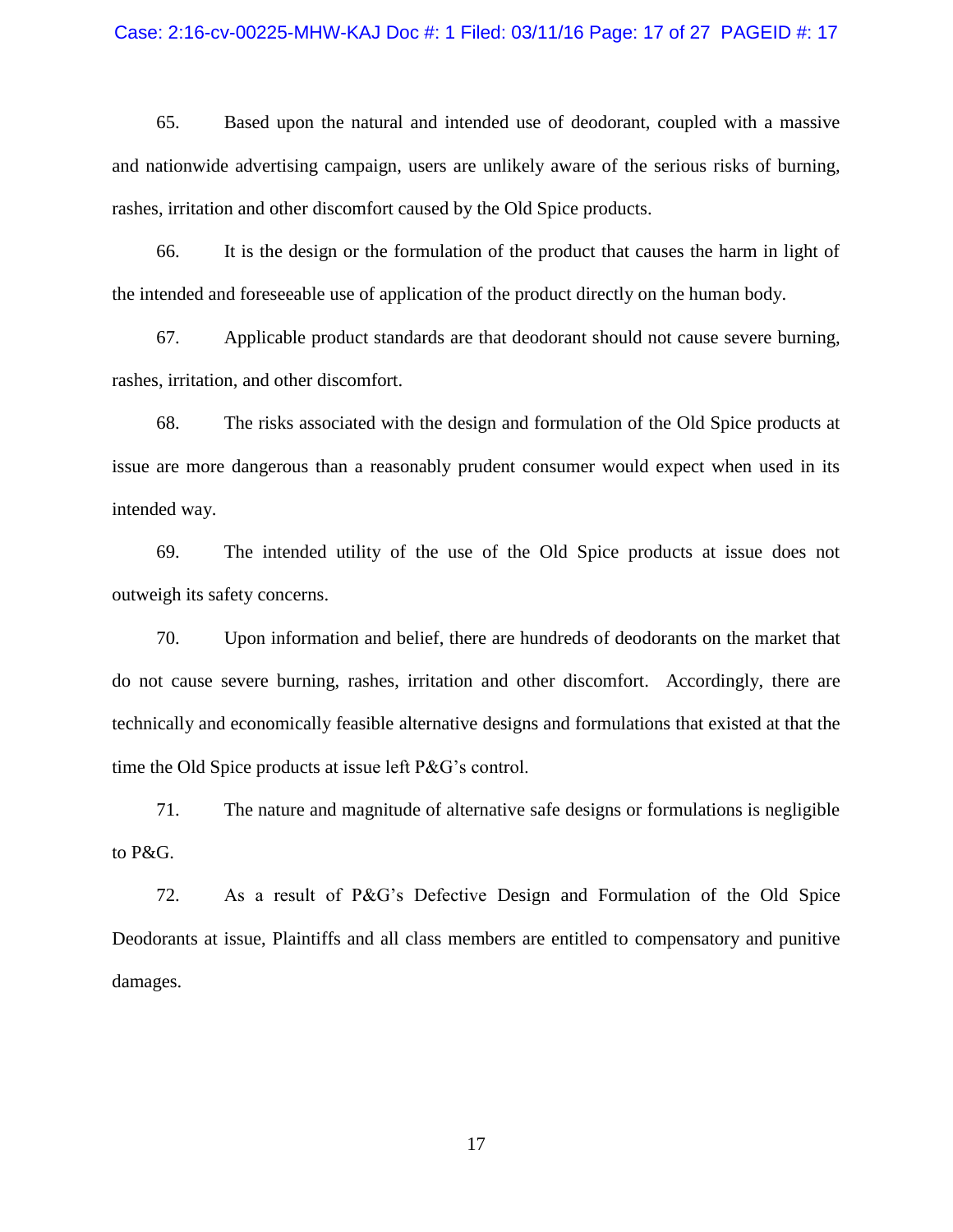### **COUNT THREE (OLD SPICE IS DEFECTIVE DUE TO INADEQUATE WARNINGS OR INSTRUCTION PURSUANT TO §2307.76)**

73. Plaintiff incorporates by reference all of the foregoing allegations as if fully rewritten herein.

74. Plaintiff and Class members are "Claimants" pursuant to Ohio's Product Liability Act ("OPLA") §2307.01(A)(1).

75. P&G is a "Manufacturer" under OLPA §2307.01(A)(9).

76. Old Spice deodorant is capable of delivery itself. OLPA §2307.71(12)(a)(i)

77. Old Spice deodorant is produced, manufactured, or supplied for introduction into trade of commerce. OLPA  $\S 2307.71(12)(a)(ii)$ 

78. Old Spice deodorant is intended for sale or lease to persons for personal use. OLPA §2307.71(12)(a)(iii).

79. Upon information and belief, hundreds, if not thousands or more, people have taken to the internet, YouTube, and/or have personally called, written or otherwise contacted P&G complaining about the severity of the burning, rashes, irritation and other discomfort they have suffered from using its Old Spice products.

80. Thus, P&G knew or should have known about the risks associated with its product.

81. P&G failed to provide a warning or instruction that a manufacturer exercising reasonable care would have provided in light of the seriousness of the harms at issue.

82. Further, after receipt of the hundreds, if not thousands or more complaints, P&G has failed to issue or provide any "post-marketing" warnings that a reasonable manufacturer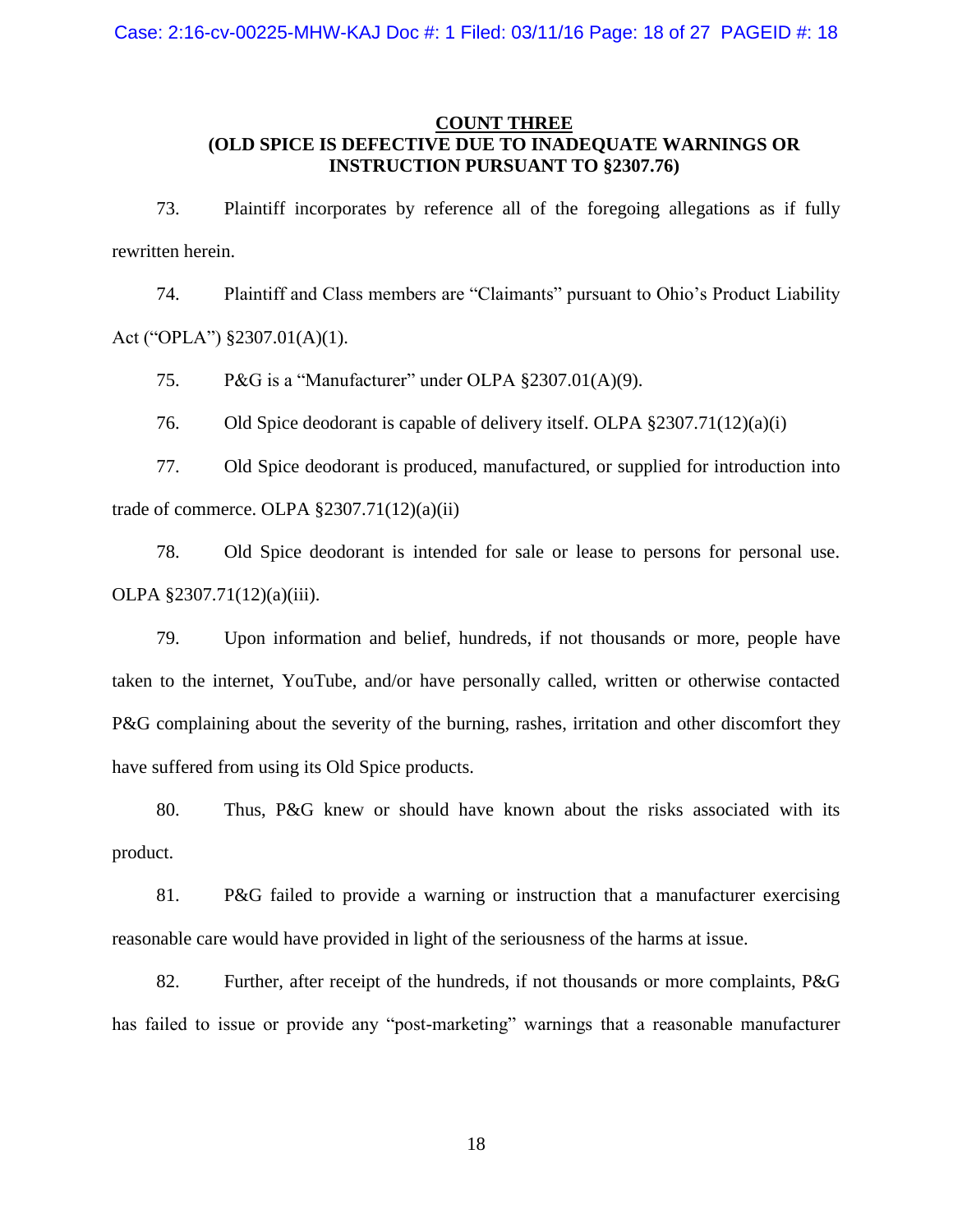exercising reasonable care would have provided concerning the risk that its Old Spice products cause severe burning, rashes, irritation, and other discomfort.

83. As a result of P&G's inadequate warnings or instructions with respect the Old Spice Deodorants at issue, Plaintiffs and all class members are entitled to compensatory and punitive damages.

## **COUNT FOUR (OLD SPICE PRODUCTS DO NOT CONFORM TO P&G'S REPRESENATIONS PURSUAN TO ORC§2307.77)**

84. Plaintiff incorporates by reference all of the forgoing allegations as if fully rewritten herein.

85. P&G has been put on notice that Old Spice deodorants cause burning, rashes, irritation and other discomfort to the users of its products.

86. P&G advertises its Old Spice products as safe to use and users have no reason to believe that Old Spice deodorants are dangerous.

87. Plaintiff and all Class members have experienced burning, rashes, irritation and other discomfort from using Old Spice deodorants.

88. As the Old Spice products that are at issue in this litigation do not conform with P&G representations that Old Spice products are safe to use, P&G is subject to liability pursuant to ORC§2307.77.

89. Accordingly, Plaintiffs and all Class members are entitled to compensatory and punitive damages.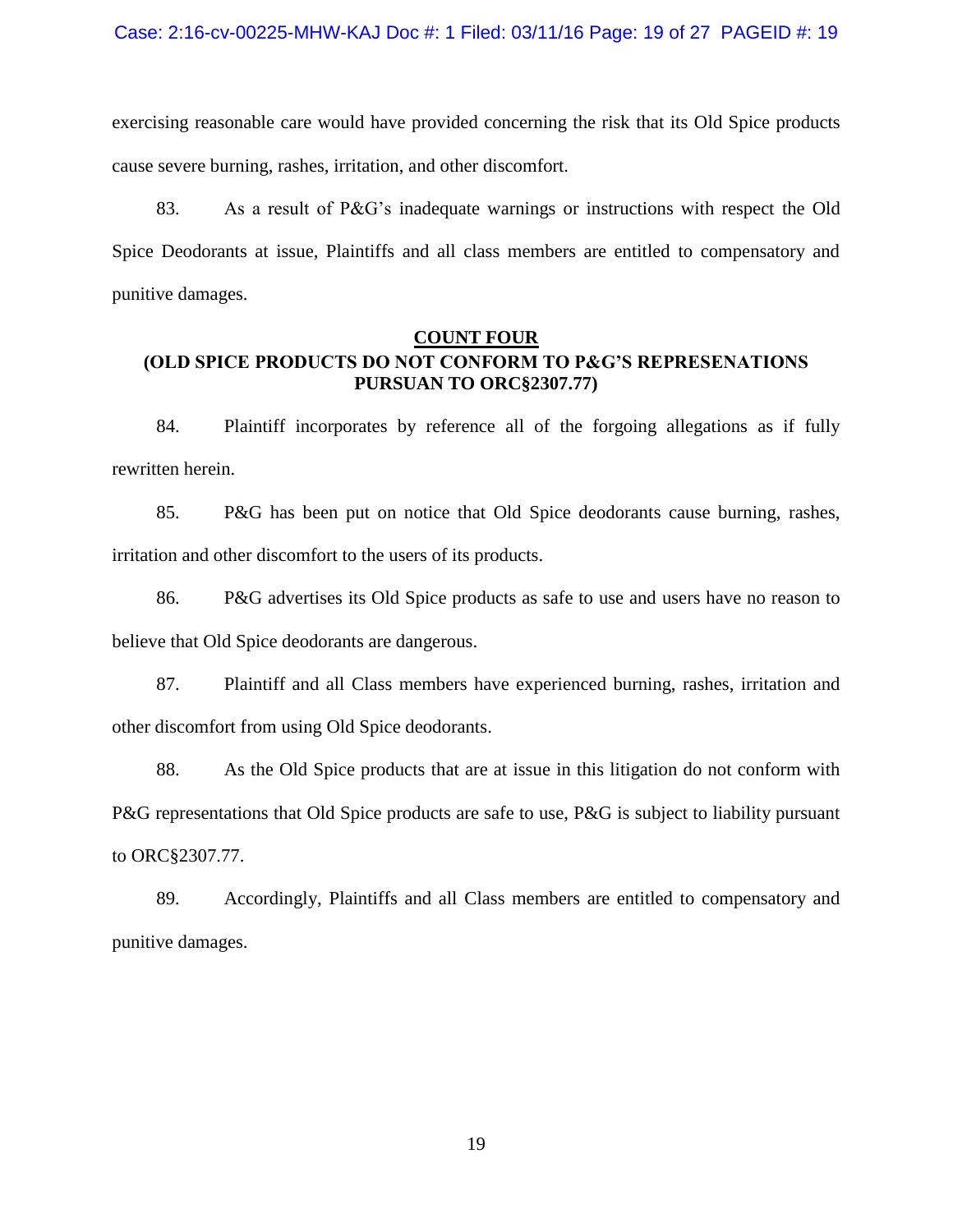## **COUNT FIVE (P&G IS LIABLE AS A SUPPLIER OF OLD SPICE PURSUANT TO ORC§2307.78)**

90. Plaintiff incorporates by reference all of the foregoing allegations as if fully rewritten herein.

91. Plaintiff and Class members are "Claimants" pursuant to Ohio's Product Liability Act ("OPLA") §2307.01(A)(1).

92. P&G is a "Supplier" under OLPA §2307.01(A)(15).

93. Old Spice deodorant is capable of delivery itself. OLPA §2307.71(12)(a)(i)

94. Old Spice deodorant is produced, manufactured, or supplied for introduction into trade of commerce. OLPA  $\S 2307.71(12)(a)(ii)$ 

95. Old Spice deodorant is intended for sale or lease to persons for personal use. OLPA §2307.71(12)(a)(iii).

96. P&G is liable as a Supplier to Plaintiffs due to: 1) its negligence, and 2) failure to ensure the product conformed with its representations as Supplier. OLPA §2307.78(A)

97. P&G as a Supplier owns or, when it supplied the product, owned, in whole or in part, the manufacturer of the Old Spice products. Alternatively, P&G as a manufacturer, owned, in whole or in part, the Supplier, at the time the product was supplied.

98. P&G also, as a Supplier, marketed Old Spice under its own label or trade name.

99. P&G advertises its Old Spice products as safe to use and users have no reason to believe that Old Spice deodorants are dangerous.

100. Plaintiff and all Class members have experienced burning, rashes, irritation and other discomfort from using Old Spice deodorants.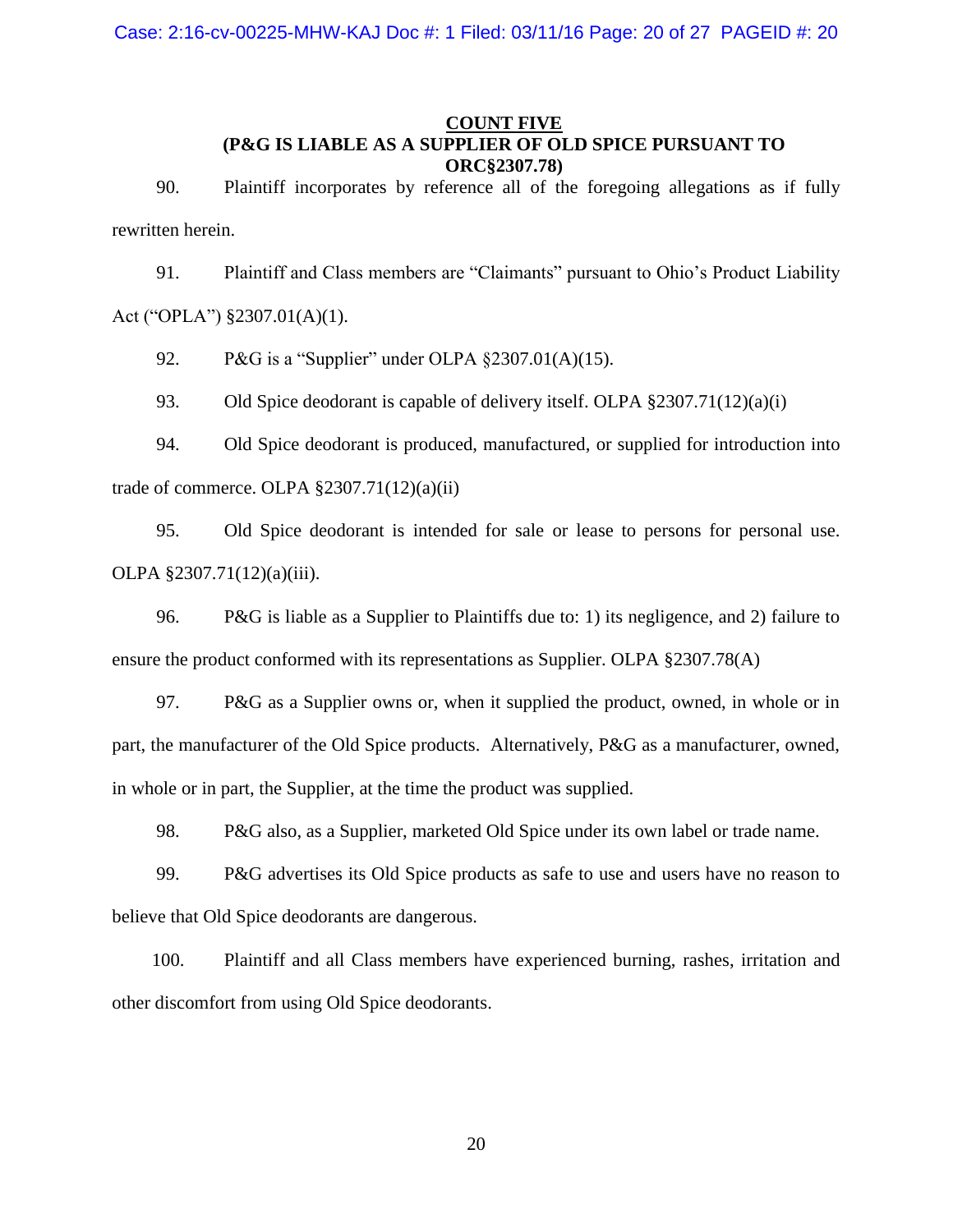101. As the Old Spice products that are at issue in this litigation do not conform with P&G representations that Old Spice products are safe to use, P&G is subject to liability pursuant to ORC§2307.77.

102. Accordingly, Plaintiffs and all class members are entitled to compensatory and punitive damages.

### **COUNT SIX**

### **(VIOLATION OF OHIO CONSUMER SALES PRACTICES ACT)**

103. Plaintiff incorporates by reference all of the foregoing allegations as if fully rewritten herein.

104. Ohio Revised Code §1345.01(A) defines in relevant part that a "consumer transaction means a sale, lease, assignment, award by chance, or other transfer of an item of goods, a service, a fundraiser, or an intangible, to an individual for purpose that are primarily personal, family, a household, or solicitation to supply these things."

105. The sale of deodorant is a consumer transaction pursuant to the OCSPA.

106. Ohio Revised Code §1345.01(C) defines in relevant part that a "supplier means a seller, lessor, assignor, fundraiser or other person engaged in the business of efficiency or soliciting consumer transactions, whether or not the person deals directly with the consumer."

107. P&G is a supplier pursuant to the OCSPA.

108. Ohio Revised Code §1345.01(D) defines "consumer" as "a person who engages in a consumer transaction with a supplier."

109. Plaintiff and all Class members are consumers pursuant to the OSCPA;

110. P&G's representations that its Old Spice products are safe to use and not harmful to consumers when in fact they are not safe and are harmful, are deceptive and unfair practices.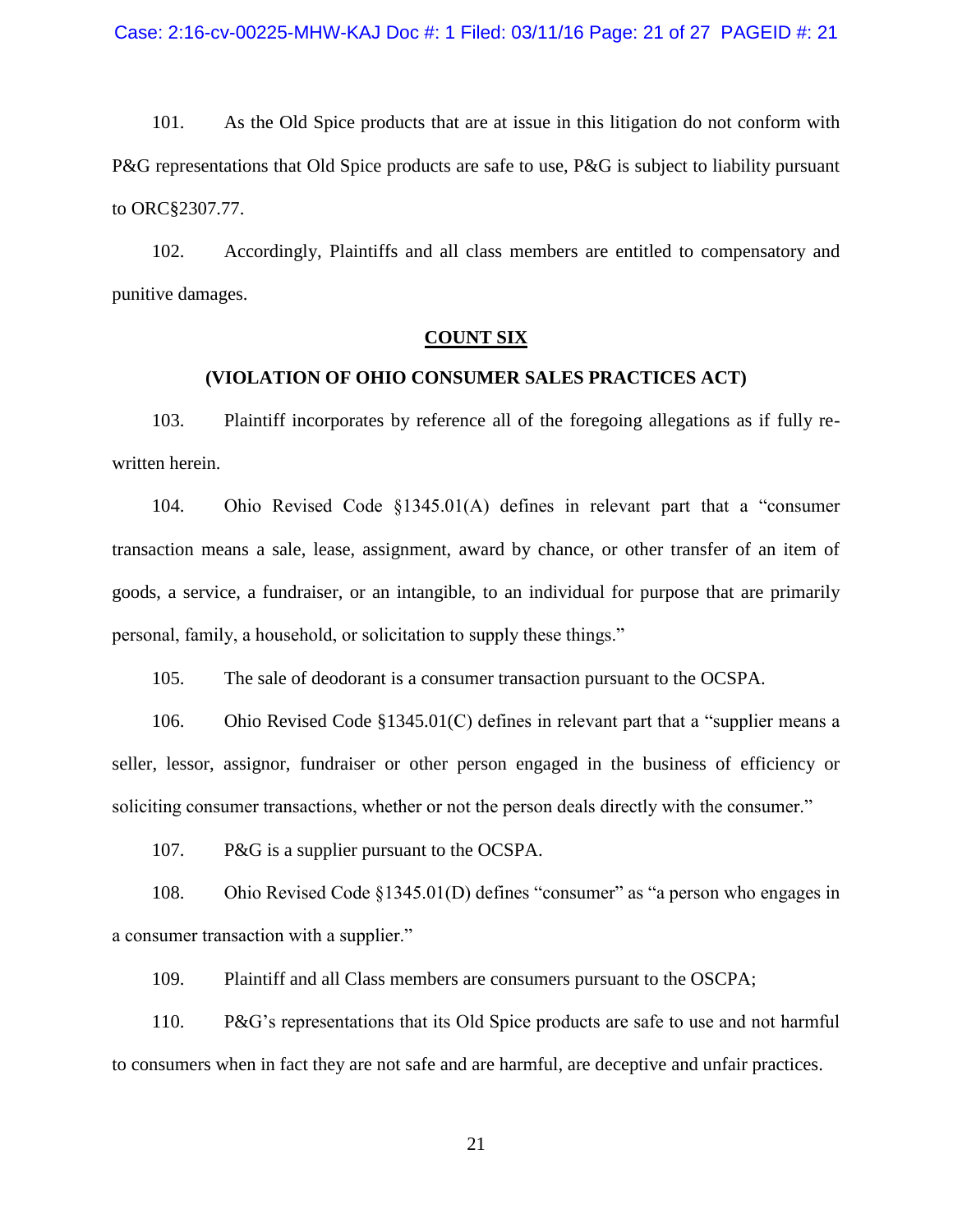#### Case: 2:16-cv-00225-MHW-KAJ Doc #: 1 Filed: 03/11/16 Page: 22 of 27 PAGEID #: 22

111. P&G's unfair, deceptive and/or unconscionable acts or practices are likely to, and did in fact, deceive reasonable consumers, including Plaintiff and the Class members, about the quality of its Old Spice products.

112. Plaintiff and Class Members who used Old Spice products were forced to discontinue use after only a few uses.

113. As a result, Plaintiff and Class Members suffered economic loss as they were not able to fully utilize the products that are the subject of this litigation.

114. Plaintiff and Class Members economic loss damages are not subject to and therefore not preempted by, Ohio's Product Liability Act.

115. The Ohio Attorney General has made available for public inspection prior State Court decisions which have held that acts and omissions substantially similar to P&G's acts and omissions, including but not limited to, misstatements regarding the safety and fitness of a particular product, constitute deceptive sales practices in violation of the OCSPA. These cases include, but are not limited to the following:

- A) *State ex rel. Petrov. v. Berkley Premium Nutraceuticals, Inc.*, Case No. 05CVH-06- 6479, (Frank. CP, 2006) (OPIF #10002409)
- B) *State ex. rel Montgomery v. Bridgestone/Firestone, Inc.*, Case No. 01CVH1111036 (Frank. CP., 2001) (OPIF # 10002025)
- C) *State ex. rel. Winters v. Merck & Co., Inc*., Case No. 08-CVH-05-7357, (Frank. CP, 2008), (OPIF # 10002669)
- D) *In Re Living Essential, LLC*., Case No. 462514, (Office of the Attorney General, 2014) (OPIF #10003157)

116. As a result of its violations of the OCSPA, P&G has caused actual economic damage to Plaintiff and Class Members who have contracted with P&G for deodorant products.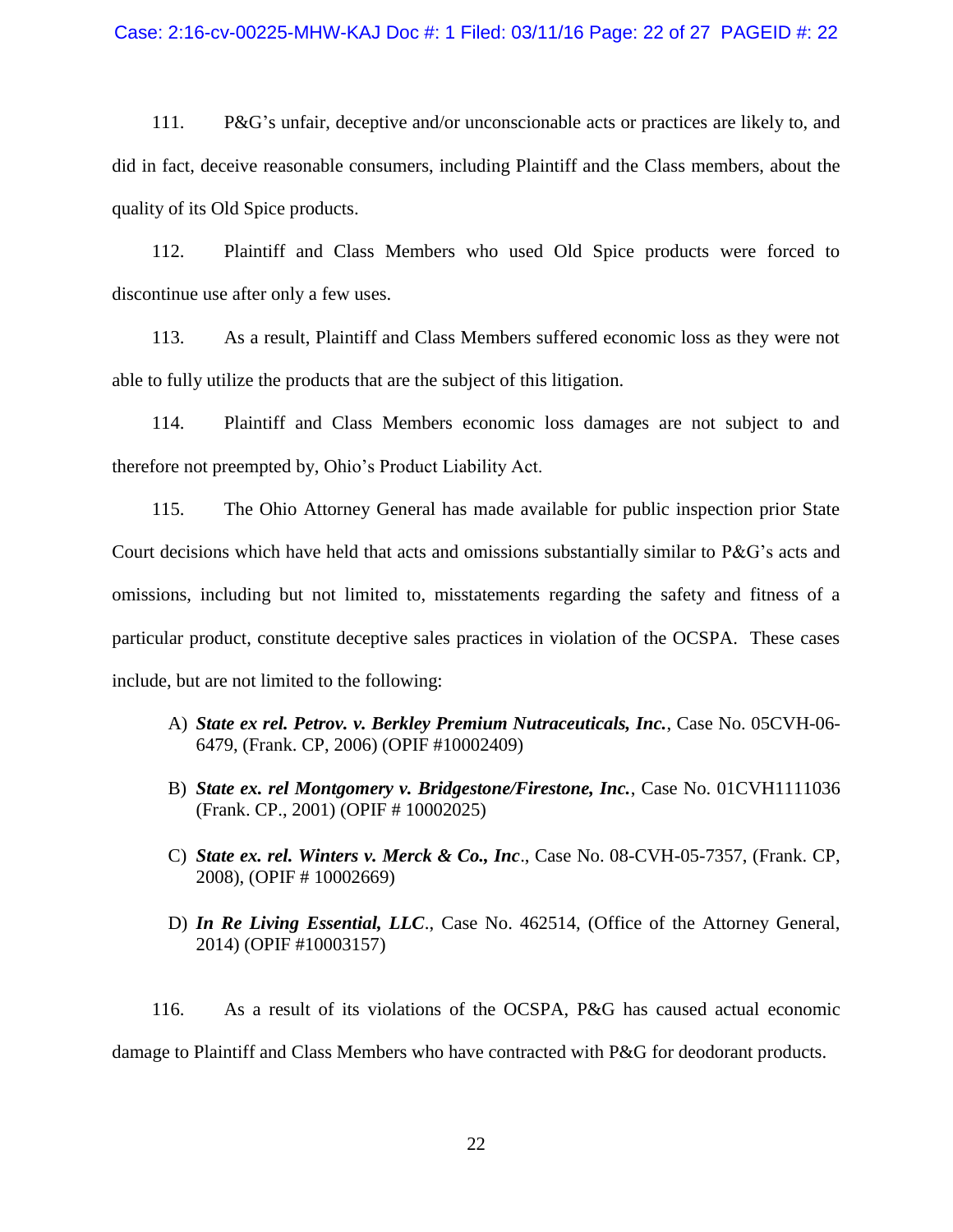117. Plaintiff and Class Members sustained actual economic damages as a result of P&G's unlawful acts and practices, and are therefore, entitled to charges and other relief as provided under the OCSPA.

118. Plaintiff and Class Members also seek Court costs and attorney's fees as a result of P&G's violations of the OCSPA as provided in Ohio Revised Code §1345.09.

### **COUNT SIX (BREACH OF THE IMPLIED WARRANTY OF MERCHANTABILITY)**

119. Plaintiff incorporates by reference all of the foregoing allegations as if fully rewritten herein.

120. Ohio Revised Code §1302.27 provides that a warranty that goods shall be merchantable is implied in contract for their sale if the seller is a merchant with respect to goods of that kind.

121. The sale of Old Spice deodorant is the sale of goods.

122. P&G is a merchant with respect to the sale of Old Spice deodorants.

123. For goods to be merchantable they must be fit for the ordinary purpose for which such goods are used.

124. P&G impliedly warranted and represented through advertisements, marketing, packaging, labels, websites and other material that Old Spice Deodorants are fit for the ordinary purposes of deodorant.

125. P&G reviewed hundreds, if not thousands or more complaints regarding the defective nature of Old Spice deodorant product.

126. P&G breached said warranty because at the time of the sale with Plaintiff and Class Members, Old Spice deodorants caused burning, rashes, irritation and other discomfort and were not fit for the ordinary purpose of deodorant.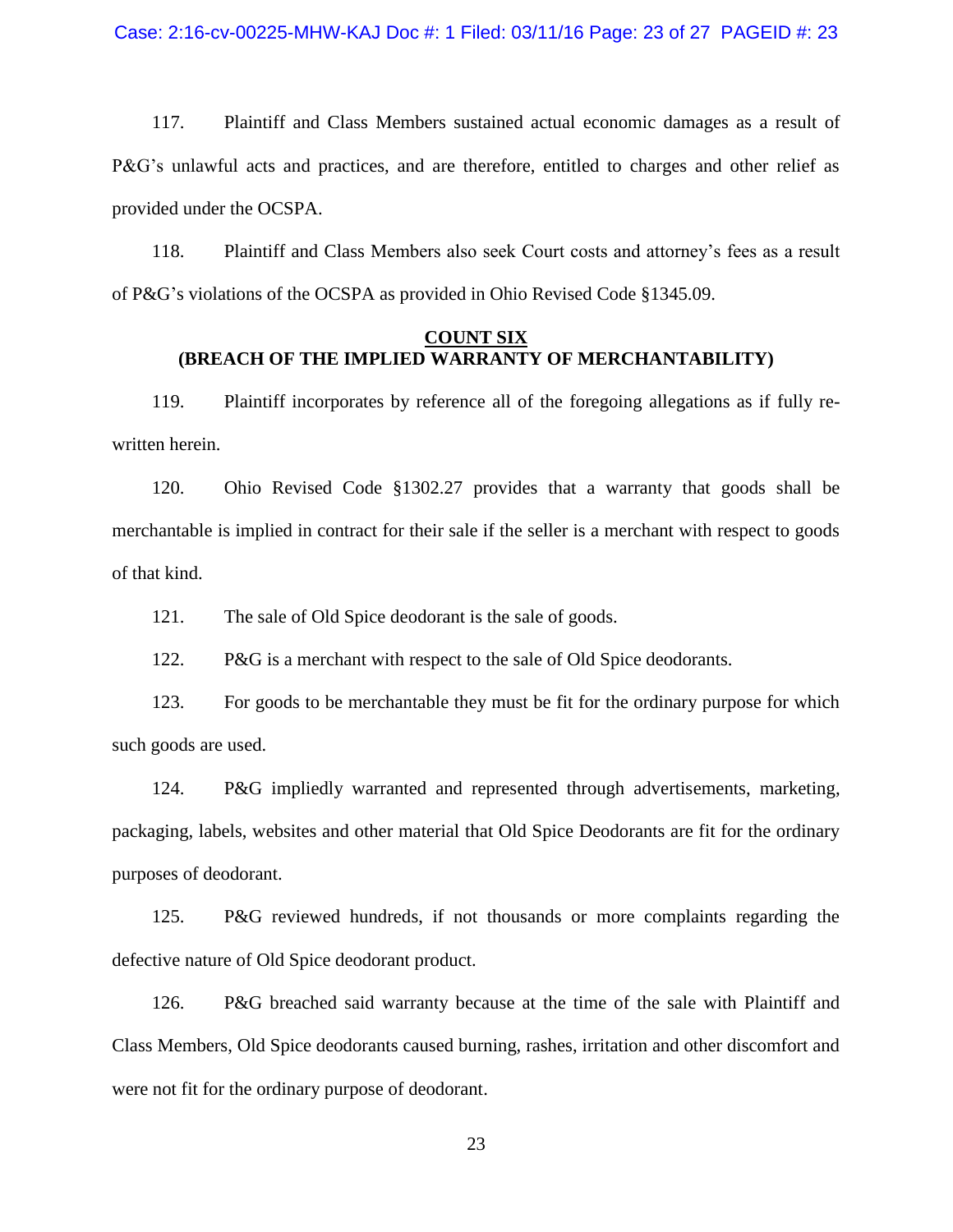127. Thus, P&G knew or should have known that Old Spice deodorant products posed a safety risk and were defective prior to the sale of the products to Plaintiff and Class Members.

128. As a direct and proximate result of P&G's breaches of the implied warranty of merchantability, Plaintiff and Class Members purchased unsafe products which could not be used for their intended use.

129. As a direct and proximate result of P&G's breach, Plaintiff and Class Members have been damaged in an amount to be determined at trial.

## **COUNT SEVEN (Unjust Enrichment)**

130. Plaintiff incorporates by reference all of the foregoing allegations as if fully rewritten herein.

131. The acts of Defendant complained of herein constitute unjust enrichment of the Defendant at Plaintiff's and the Class members' expense in violation of the common law.

132. The Plaintiff herein and Class members conferred a benefit on Defendant by purchasing and paying for Defendant's aforementioned defective consumer product(s) and/or products that failed to conform or be used by Plaintiff and the Class members for the intended purpose and use.

133. Defendant obviously knew of the benefit conferred by Plaintiff and the Class members, because Defendant unjustly profited millions of dollars annually through the sales of its aforementioned deodorant products. And, upon information and belief, Defendant further knew of the defects in the products and the injuries and damages caused to Plaintiff and the Class members and, therefore, should be expected to repay Plaintiff and the Class members the benefit that Defendant has unjustly profited from.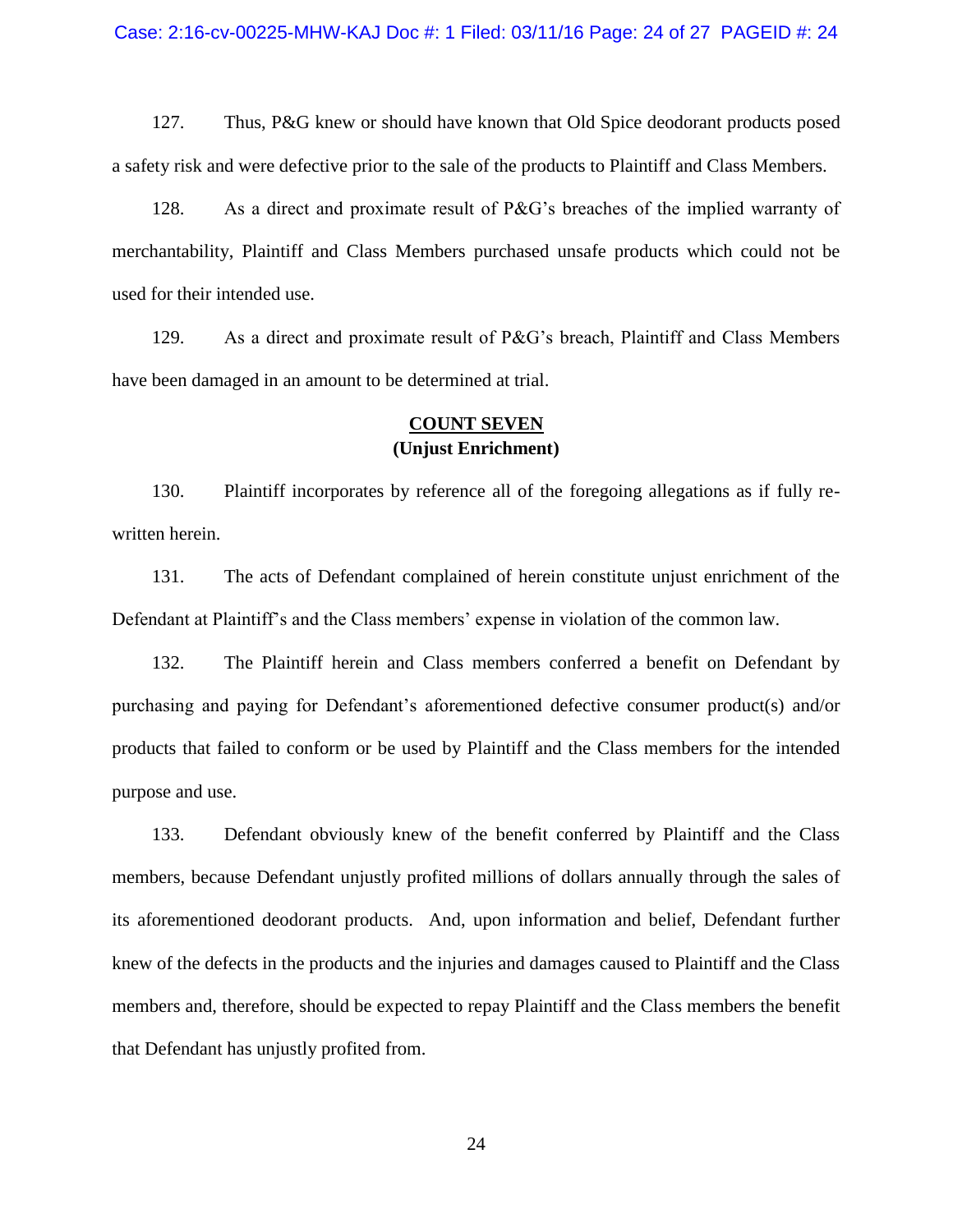#### Case: 2:16-cv-00225-MHW-KAJ Doc #: 1 Filed: 03/11/16 Page: 25 of 27 PAGEID #: 25

134. Defendant, therefore, has accepted and/or retained the benefit unjustly conferred upon it by Plaintiff, without paying for its value. Retention by the Defendant of the profits derived from the product(s) would be inequitable.

135. Defendant's action and product(s) have damaged Plaintiff and the Class members in an amount to be proven at trial, and Defendant should disgorge Defendant's ill-gotten profits.

136. As a direct and proximate result of Defendant's actions, Plaintiff and the Class members have suffered and continue to suffer irreparable harm for which Plaintiff and the Class members have no adequate remedy at law, and which will continue unless Defendant's actions are enjoined.

#### **PRAYER FOR RELIEF**

**WHEREFORE,** Plaintiff request of this Court the following relief, on behalf of

themselves and all others similarly situated:

A. An Order certifying the proposed Class herein pursuant to Rule 23(B)(1), (2) and (3) of the Ohio Rules of Civil Procedure and appointing Plaintiff and his counsel of record to represent the Class;

B. An Order that Old Spice is defective in manufacture or construction pursuant to ORC 2307.73 and 2307.74.

C. An Order that Old Spice is defective in design or formulation pursuant to ORC 2307.75.

D. An Order that Old Spice is defective due to inadequate warnings or instruction pursuant to ORC 2307.76

E. An Order that Old Spice does not conform to P&G's representations pursuant to ORC 2307.77.

F. An Order that P&G has violated the Ohio Consumers Sales Practices Act.

G. An Order that P&G has been unjustly enriched and should disgorge all its illgotten profits from the sale of the product;

H. An award of damages to Plaintiff and Class members resulting from P&G's wrongful conduct in excess of \$25,000.00;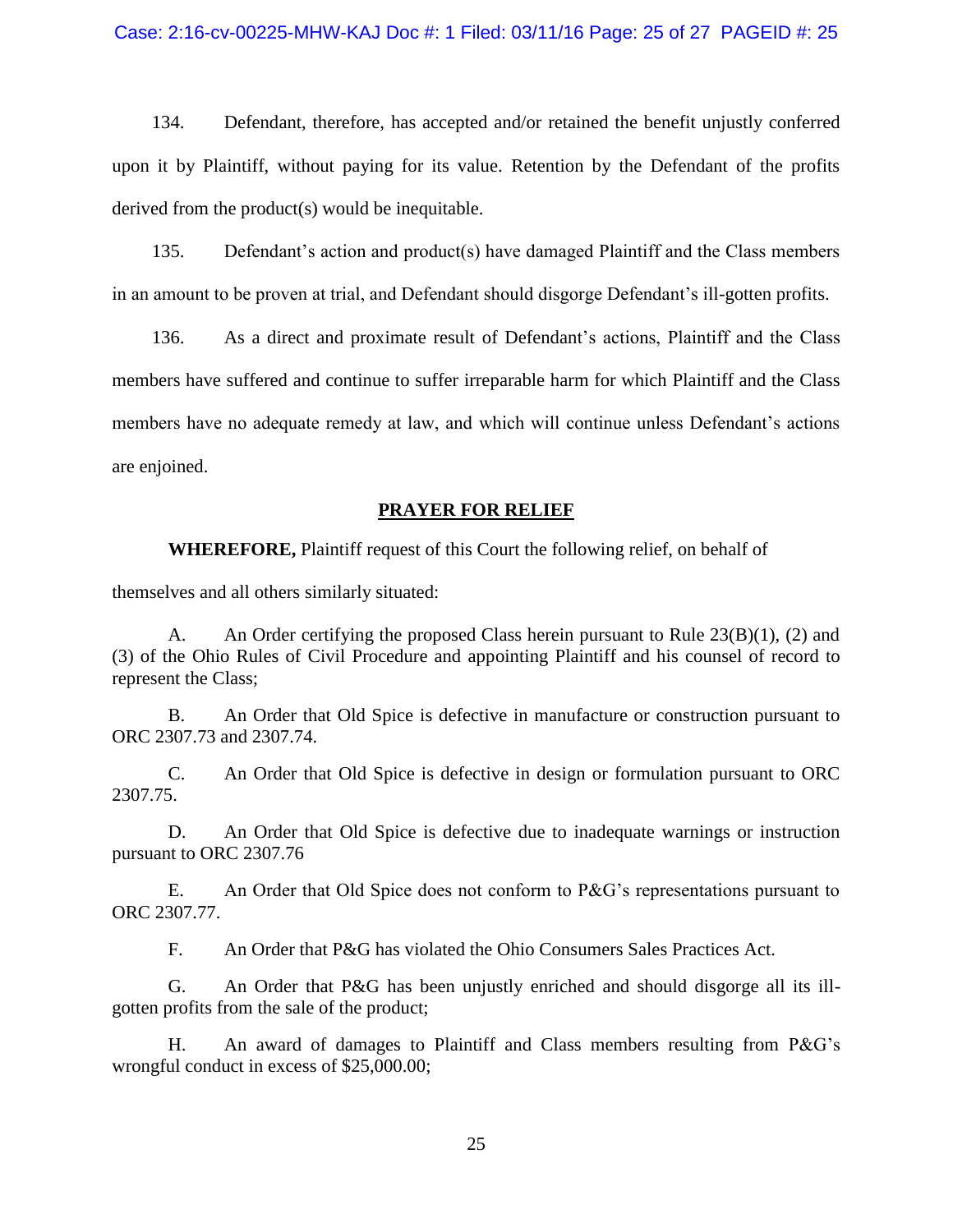### Case: 2:16-cv-00225-MHW-KAJ Doc #: 1 Filed: 03/11/16 Page: 26 of 27 PAGEID #: 26

I. Restitution and reimbursement of all moneys paid by Plaintiff and Class members because of P&G's wrongful conduct;

J. Disgorgement by P&G of all profits and compensation emanating from its wrongful conduct;

K.. An award of any additional, consequential and incidental damages and costs suffered by Plaintiff and Class members because of Old Spice's wrongful conduct;

L. Punitive damages;

M. Prejudgment interest;

N. Attorney's fees, costs of suit, including expert witness fees; and

O. Such other and further legal and equitable relief, including exemplary damages, as this Court may deem proper.

Respectfully submitted,

 /s/ Thomas J. Connick Thomas J. Connick (0070527) Edward A. Proctor (0069877) CONNICK LAW, LLC 25550 Chagrin Blvd., Suite 101 Cleveland, Ohio 44122 PH: (216) 364-0512 – FX: (216) 609-3446 [tconnick@connicklawllc.com](mailto:tconnick@connicklawllc.com) eproctor@connicklawllc.com

Edward W. Cochran (0032942) Law Offices of Edward W. Cochran 20030 Marchmont Road Cleveland, Ohio 44122 PH: (216) 751-5546 [edwardcochran@wowway.com](mailto:edwardcochran@wowway.com)

*Attorneys for Plaintiff*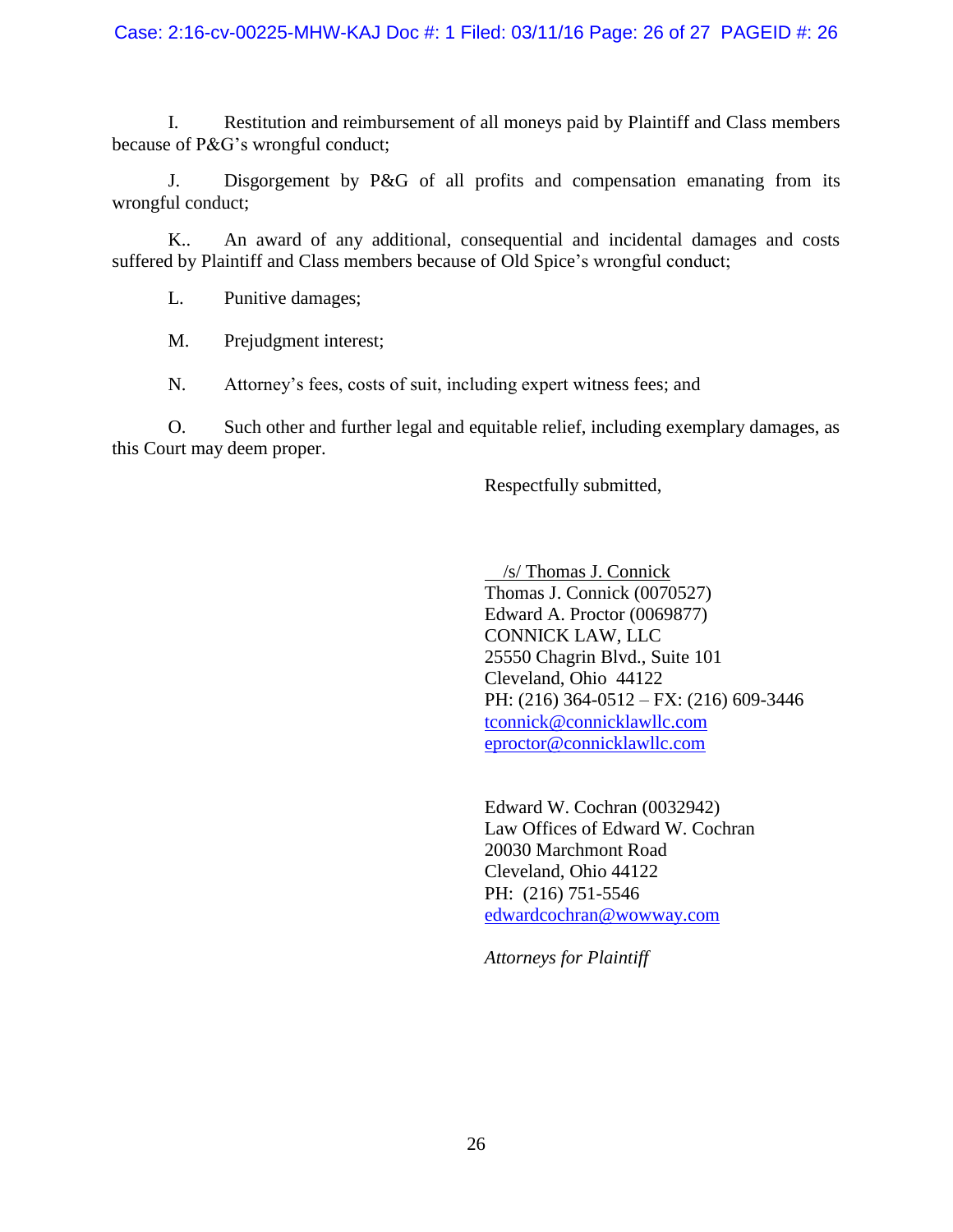Case: 2:16-cv-00225-MHW-KAJ Doc #: 1 Filed: 03/11/16 Page: 27 of 27 PAGEID #: 27

# **DEMAND FOR JURY TRIAL**

Plaintiff and the Class hereby demand a trial by jury pursuant to Fed. Civ. R.

Proc. 38.

\_/s/ Thomas J. Connick\_\_\_\_\_\_\_\_\_\_\_\_\_\_\_ Thomas J. Connick (0070527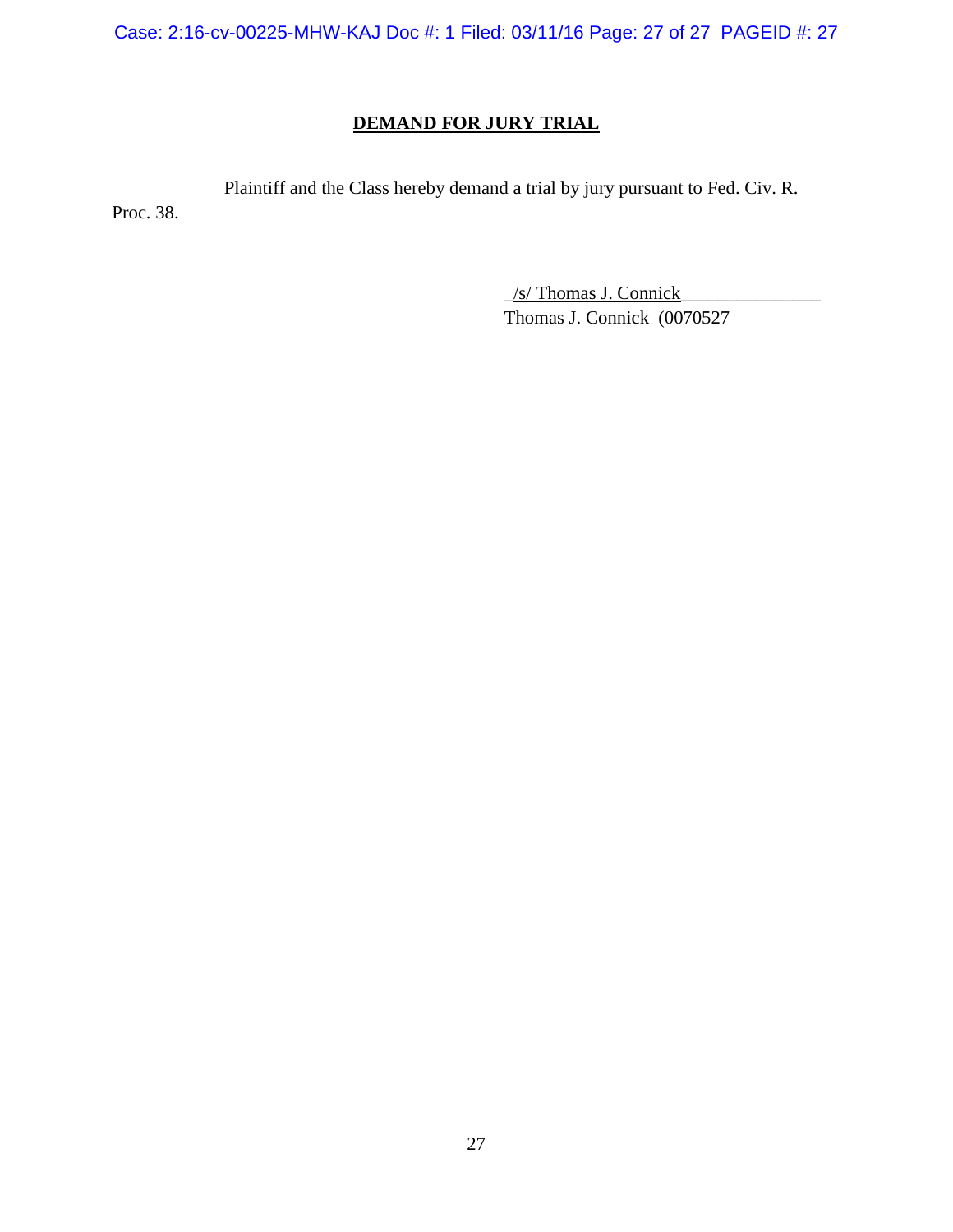Foreign Country IS 44 (Rev. 12/12)Case: 2:16-cv-00225-MHW-KARPCCCOVERSHEET<sup>16</sup> Page: 1 of 1 PAGEID #: 28 The JS 44 civil cover sheet and the information contained herein neither replace nor supplement the filing and service of pleadings or other papers as required by law, except as provided by local rules of court. This form, I. (a) PLAINTIFFS **DEFENDANTS** RODNEY COLLEY PROCTOR & GAMBLE CO. D/B/A OLD SPICE (b) County of Residence of First Listed Plaintiff ALEXANDRIA County of Residence of First Listed Defendant (EXCEPT IN U.S. PLAINTIFF CASES) (IN U.S. PLAINTIFF CASES ONLY)<br>NOTE: IN LAND CONDEMNATION CASES, USE THE LO NOTE: IN LAND CONDEMNATION CASES, USE THE LOCATION OF THE TRACT OF LAND INVOLVED. (C) Attorneys (Firm Name, Address, and Telephone Number) Attorneys (IfKnown) THOMAS J. CONNICK 25550 CHAGRIN BLVD, SUITE 101, BEACHWOOD, OHIO 44122 II. BASIS OF JURISDICTION (Place an "X" in One Box Only) III. CITIZENSHIP OF PRINCIPAL PARTIES (Place an "X" in One Box for Plaintiff (For Defendant)<br>(For Diversity Cases Only) PTF<br>(For Diversity Only) Diversity Cases Only Diversity Only) 1 U.S. Government 1 3 Federal Question 1 2 Citizen of This State 1 1 1 1 1 2 1 Incorporated or Principal Place  $\Box$  4 X 4 of Business In This State 0 2 U.S. Government **X** 4 Diversity (Indicate Citizenship of Parties in Item III) Citizen of Another State **X** 2 **X** 2 Incorporated and Principal Place **D** 5 <del>0</del> 5 Defendant (Indicate Citizenship of Parties in Item III) c Citizen or Subject of a 0 3 0 3 Foreign Nation 0 6 0 6 0 6 **NATURE OF SUIT** 

|                                                                                                                                                                                                                                                                                                                                                                                                                                                         | <b>IV.</b> INALURE OF SUIL (Place an "X" in One Box Only)                                                                                                                                                                                                                                                           |                                                                                                                                                                                                                                                                                                                                                                                           |                                                                                                                                                                                                                       |                                                                                                                                                                                                                                                                                                                                                |                                                                                                                                                                                                                                                                                                                                                                                                                           |
|---------------------------------------------------------------------------------------------------------------------------------------------------------------------------------------------------------------------------------------------------------------------------------------------------------------------------------------------------------------------------------------------------------------------------------------------------------|---------------------------------------------------------------------------------------------------------------------------------------------------------------------------------------------------------------------------------------------------------------------------------------------------------------------|-------------------------------------------------------------------------------------------------------------------------------------------------------------------------------------------------------------------------------------------------------------------------------------------------------------------------------------------------------------------------------------------|-----------------------------------------------------------------------------------------------------------------------------------------------------------------------------------------------------------------------|------------------------------------------------------------------------------------------------------------------------------------------------------------------------------------------------------------------------------------------------------------------------------------------------------------------------------------------------|---------------------------------------------------------------------------------------------------------------------------------------------------------------------------------------------------------------------------------------------------------------------------------------------------------------------------------------------------------------------------------------------------------------------------|
|                                                                                                                                                                                                                                                                                                                                                                                                                                                         |                                                                                                                                                                                                                                                                                                                     |                                                                                                                                                                                                                                                                                                                                                                                           |                                                                                                                                                                                                                       |                                                                                                                                                                                                                                                                                                                                                |                                                                                                                                                                                                                                                                                                                                                                                                                           |
| <b>CONTRACT</b><br>$\Box$ 110 Insurance<br>$\square$ 120 Marine<br>□ 130 Miller Act<br>140 Negotiable Instrument<br>$\Box$ 150 Recovery of Overpayment<br>& Enforcement of Judgment<br>151 Medicare Act<br>□ 152 Recovery of Defaulted<br>Student Loans<br>(Excludes Veterans)<br>$\Box$ 153 Recovery of Overpayment<br>of Veteran's Benefits<br>160 Stockholders' Suits<br>□ 190 Other Contract<br>□ 195 Contract Product Liability<br>□ 196 Franchise | PERSONAL INJURY<br>$\Box$ 310 Airplane<br>J 315 Airplane Product<br>Liability<br>320 Assault, Libel &<br>Slander<br>□ 330 Federal Employers'<br>Liability<br>□ 340 Marine<br>□ 345 Marine Product<br>Liability<br>□ 350 Motor Vehicle<br>□ 355 Motor Vehicle<br>Product Liability<br>□ 360 Other Personal<br>Injury | <b>TORTS</b><br>PERSONAL INJURY<br>园 365 Personal Injury -<br><b>Product Liability</b><br>1 367 Health Care/<br>Pharmaceutical<br>Personal Injury<br>Product Liability<br>368 Asbestos Personal<br><b>Injury Product</b><br>Liability<br><b>PERSONAL PROPERTY</b><br>7 370 Other Fraud<br>$\Box$ 371 Truth in Lending<br>□ 380 Other Personal<br>Property Damage<br>□ 385 Property Damage | <b>FORFEITURE/FENALTY</b><br>5 625 Drug Related Seizure<br>of Property 21 USC 881<br>1 690 Other<br><b>LABOR</b><br>710 Fair Labor Standards<br>Act<br>□ 720 Labor/Management<br>Relations<br>□ 740 Railway Labor Act | <b>BANKRUPTCY</b><br>□ 422 Appeal 28 USC 158<br>1 423 Withdrawal<br>28 USC 157<br><u>PROPERTY RIGHTS</u><br>1 820 Copyrights<br>□ 830 Patent<br>7 840 Trademark<br><b>SOCIAL SECURITY</b><br>$\Box$ 861 HIA (1395ff)<br><b>1 862 Black Lung (923)</b><br>$\Box$ 863 DIWC/DIWW (405(g))<br>$\Box$ 864 SSID Title XVI<br>$\Box$ 865 RSI (405(g)) | <b>OTHER STATUTES</b><br>7 375 False Claims Act<br>1 400 State Reapportionment<br><sup>1</sup> 410 Antitrust<br>7 430 Banks and Banking<br>□ 450 Commerce<br>7 460 Deportation<br>470 Racketeer Influenced and<br>Corrupt Organizations<br>480 Consumer Credit<br>C 490 Cable/Sat TV<br>□ 850 Securities/Commodities/<br>Exchange<br>□ 890 Other Statutory Actions<br>□ 891 Agricultural Acts<br>93 Environmental Matters |
| <b>REAL PROPERTY</b><br>1 210 Land Condemnation                                                                                                                                                                                                                                                                                                                                                                                                         | $\square$ 362 Personal Injury -<br>Medical Malpractice<br><b>CIVIL RIGHTS</b><br>440 Other Civil Rights                                                                                                                                                                                                             | Product Liability<br><b>PRISONER PETITIONS</b><br><b>Habeas Corpus:</b>                                                                                                                                                                                                                                                                                                                   | 751 Family and Medical<br>Leave Act<br>790 Other Labor Litigation<br>791 Employee Retirement<br>Income Security Act                                                                                                   | <b>FEDERAL TAX SUITS</b><br>$\Box$ 870 Taxes (U.S. Plaintiff                                                                                                                                                                                                                                                                                   | □ 895 Freedom of Information<br>Act<br><sup>396</sup> Arbitration<br>7 899 Administrative Procedure                                                                                                                                                                                                                                                                                                                       |
| □ 220 Foreclosure<br>□ 230 Rent Lease & Ejectment<br>□ 240 Torts to Land<br>□ 245 Tort Product Liability<br>[ 290 All Other Real Property                                                                                                                                                                                                                                                                                                               | $\square$ 441 Voting<br>$\square$ 442 Employment<br>$\Box$ 443 Housing/<br>Accommodations<br>□ 445 Amer. w/Disabilities<br>Employment<br>446 Amer. w/Disabilities<br>Other<br>□ 448 Education                                                                                                                       | □ 463 Alien Detainee<br>□ 510 Motions to Vacate<br>Sentence<br>□ 530 General<br>□ 535 Death Penalty<br>Other:<br>□ 540 Mandamus & Other<br>$\Box$ 550 Civil Rights<br>555 Prison Condition<br>□ 560 Civil Detainee -<br>Conditions of<br>Confinement                                                                                                                                      | <b>IMMIGRATION</b><br>1 462 Naturalization Application<br>$\Box$ 465 Other Immigration<br>Actions                                                                                                                     | or Defendant)<br>□ 871 IRS-Third Party<br>26 USC 7609                                                                                                                                                                                                                                                                                          | Act/Review or Appeal of<br><b>Agency Decision</b><br>950 Constitutionality of<br><b>State Statutes</b>                                                                                                                                                                                                                                                                                                                    |
| V. ORIGIN (Place an "X" in One Box Only)                                                                                                                                                                                                                                                                                                                                                                                                                |                                                                                                                                                                                                                                                                                                                     |                                                                                                                                                                                                                                                                                                                                                                                           |                                                                                                                                                                                                                       |                                                                                                                                                                                                                                                                                                                                                |                                                                                                                                                                                                                                                                                                                                                                                                                           |
| <b>図</b> 1 Original<br>$\Box$ 2 Removed from<br>$\Box$ 3<br>Remanded from<br>$\Box$ 4 Reinstated or<br>□ 5 Transferred from<br>O 6.<br>Multidistrict<br>Proceeding<br>State Court<br>Appellate Court<br>Reopened<br>Another District<br>Litigation<br>(specify)                                                                                                                                                                                         |                                                                                                                                                                                                                                                                                                                     |                                                                                                                                                                                                                                                                                                                                                                                           |                                                                                                                                                                                                                       |                                                                                                                                                                                                                                                                                                                                                |                                                                                                                                                                                                                                                                                                                                                                                                                           |
| Cite the U.S. Civil Statute under which you are filing (Do not cite jurisdictional statutes unless diversity):<br>28 U.S.C. 1332 (d)<br>VI. CAUSE OF ACTION<br>Brief description of cause:<br>Product Liablity, violation of OCSPA, Breach of Contract and Unjust Enrichment                                                                                                                                                                            |                                                                                                                                                                                                                                                                                                                     |                                                                                                                                                                                                                                                                                                                                                                                           |                                                                                                                                                                                                                       |                                                                                                                                                                                                                                                                                                                                                |                                                                                                                                                                                                                                                                                                                                                                                                                           |
| <b>VII. REQUESTED IN</b>                                                                                                                                                                                                                                                                                                                                                                                                                                | Я                                                                                                                                                                                                                                                                                                                   | CHECK IF THIS IS A CLASS ACTION                                                                                                                                                                                                                                                                                                                                                           | <b>DEMANDS</b>                                                                                                                                                                                                        |                                                                                                                                                                                                                                                                                                                                                | CHECK YES only if demanded in complaint:                                                                                                                                                                                                                                                                                                                                                                                  |
| <b>COMPLAINT:</b>                                                                                                                                                                                                                                                                                                                                                                                                                                       | UNDER RULE 23, F.R.Cv.P.                                                                                                                                                                                                                                                                                            |                                                                                                                                                                                                                                                                                                                                                                                           | 25,000.00                                                                                                                                                                                                             | <b>JURY DEMAND:</b>                                                                                                                                                                                                                                                                                                                            | XI Yes<br>$\Box$ No                                                                                                                                                                                                                                                                                                                                                                                                       |
| VIII. RELATED CASE(S)                                                                                                                                                                                                                                                                                                                                                                                                                                   |                                                                                                                                                                                                                                                                                                                     |                                                                                                                                                                                                                                                                                                                                                                                           |                                                                                                                                                                                                                       |                                                                                                                                                                                                                                                                                                                                                |                                                                                                                                                                                                                                                                                                                                                                                                                           |
| <b>IF ANY</b>                                                                                                                                                                                                                                                                                                                                                                                                                                           | (See instructions):                                                                                                                                                                                                                                                                                                 | <b>JUDGE</b>                                                                                                                                                                                                                                                                                                                                                                              |                                                                                                                                                                                                                       | <b>DOCKET NUMBER</b>                                                                                                                                                                                                                                                                                                                           |                                                                                                                                                                                                                                                                                                                                                                                                                           |
| <b>DATE</b><br>SIGNATURE OF ATTORNEY OF RECORD<br>03/11/2016                                                                                                                                                                                                                                                                                                                                                                                            |                                                                                                                                                                                                                                                                                                                     |                                                                                                                                                                                                                                                                                                                                                                                           |                                                                                                                                                                                                                       |                                                                                                                                                                                                                                                                                                                                                |                                                                                                                                                                                                                                                                                                                                                                                                                           |
| <b>FOR OFFICE USE ONLY</b>                                                                                                                                                                                                                                                                                                                                                                                                                              |                                                                                                                                                                                                                                                                                                                     |                                                                                                                                                                                                                                                                                                                                                                                           |                                                                                                                                                                                                                       |                                                                                                                                                                                                                                                                                                                                                |                                                                                                                                                                                                                                                                                                                                                                                                                           |
| <b>RECEIPT#</b>                                                                                                                                                                                                                                                                                                                                                                                                                                         | <b>AMOUNT</b>                                                                                                                                                                                                                                                                                                       | <b>APPLYING IFP</b>                                                                                                                                                                                                                                                                                                                                                                       | <b>JUDGE</b>                                                                                                                                                                                                          | MAG. JUDGE                                                                                                                                                                                                                                                                                                                                     |                                                                                                                                                                                                                                                                                                                                                                                                                           |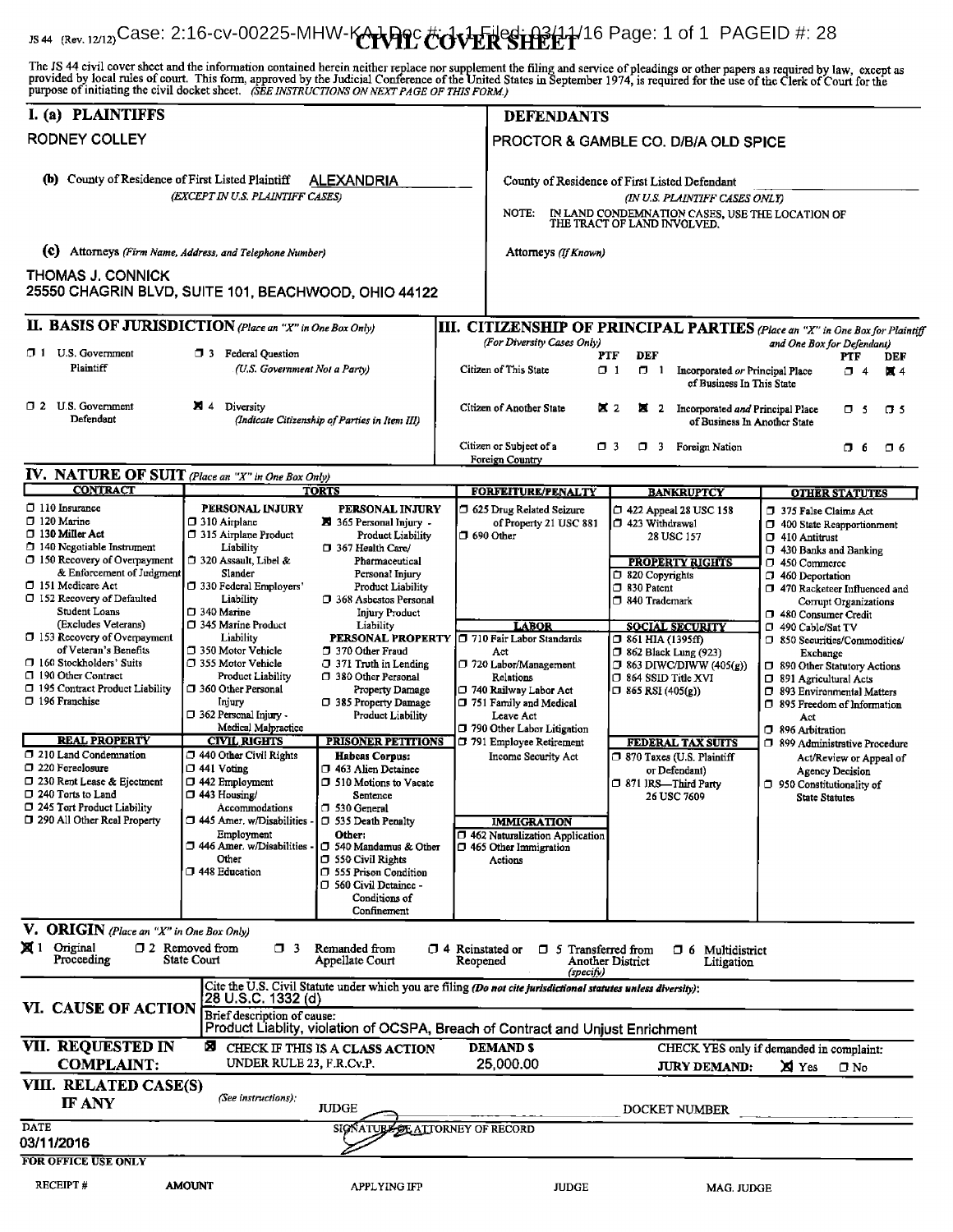AO 440 (Rev. 06/12) Summons in <sup>a</sup> Civil Action

| <b>UNITED STATES DISTRICT COURT</b><br>for the<br>Southern District of Ohio                                                              |                  |  |  |  |
|------------------------------------------------------------------------------------------------------------------------------------------|------------------|--|--|--|
| RODNEY COLLEY (ON BEHALF OF HIMSELF AND<br>ALL OTHERS SIMILARLY SITUATION)<br>Plaintiff(s)<br>v.<br>PROCTOR & GAMBLE CO, d/b/a OLD SPICE | Civil Action No. |  |  |  |
| <b>SUMMONS IN A CIVIL ACTION</b>                                                                                                         |                  |  |  |  |

To: (Defendant's name and address) PROCTOR & GAMBLE CO.

D/B/A OLD SPICE C/O CT CORPORATION SYSTEM 1300 EAST NINTH STREET CLEVELAND, OH 44114

A lawsuit has been filed against you.

Within 21 days after service of this summons on you (not counting the day you received it)  $\sim$  or 60 days if you are the United States or a United States agency, or an officer or employee of the United States described in Fed. R. Civ. P. 12 (a)(2) or (3) — you must serve on the plaintiff an answer to the attached complaint or a motion under Rule 12 of the Federal Rules of Civil Procedure. The answer or motion must be served on the plaintiff or plaintiff's attorney, whose name and address are:  $T(0.1122)$ 

THOMAS J. CONNICK **CONNICK LAW, LLC** 25550 CHAGRIN BLVD., SUITE 101 BEACHWOOD, OHIO 44122

Ifyou fail to respond, judgment by default will be entered against you for the relief demanded in the complaint. You also must file your answer or motion with the court.

CLERK OF COURT

Date:

Signature of Clerk or Deputy Clerk